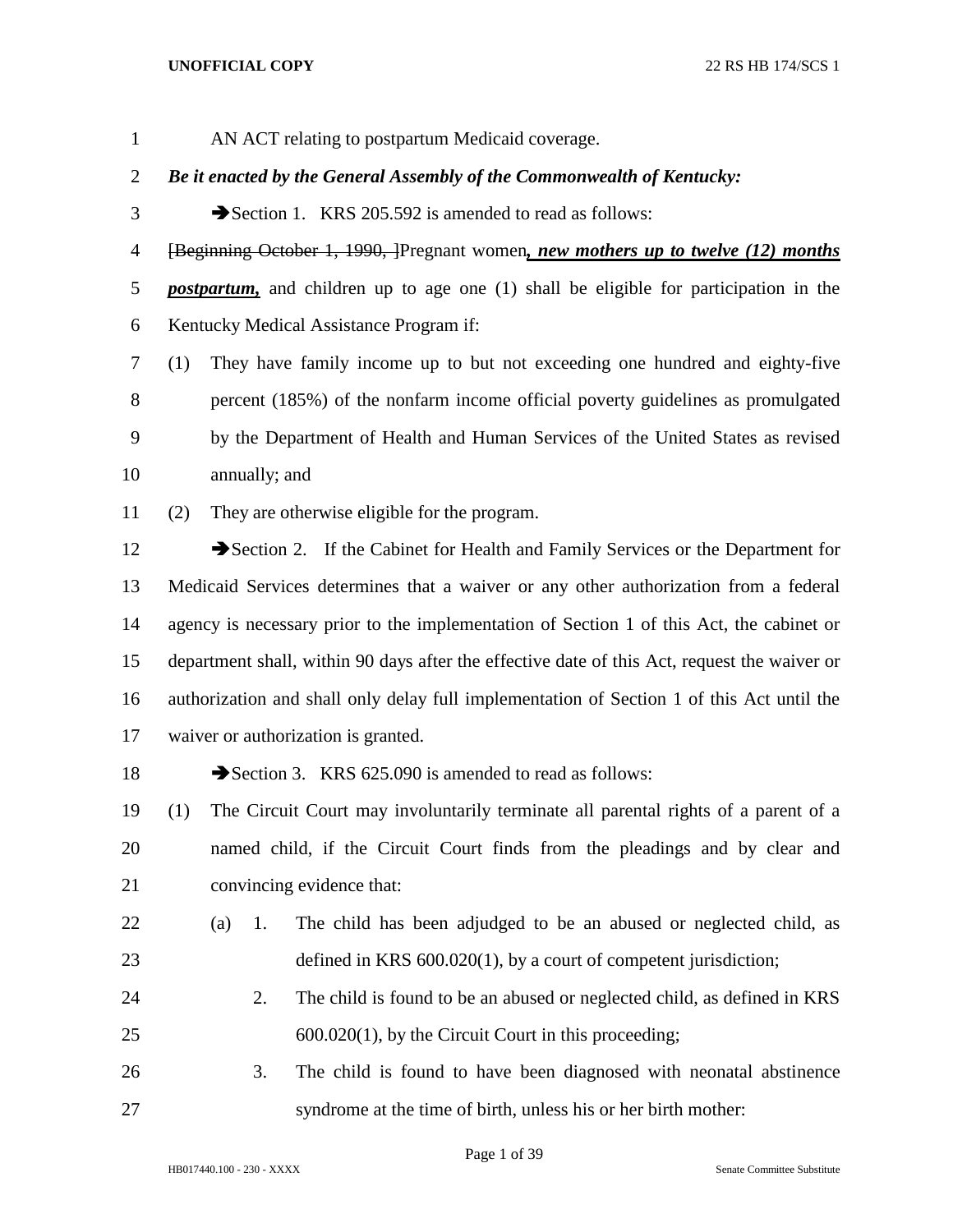| $\mathbf{1}$   |     | Was prescribed and properly using medication for a legitimate<br>a.                    |
|----------------|-----|----------------------------------------------------------------------------------------|
| $\overline{2}$ |     | medical condition as directed by a health care practitioner that may                   |
| 3              |     | have led to the neonatal abstinence syndrome; [ or]                                    |
| 4              |     | Is currently, or within ninety (90) days after the birth, enrolled in<br>$\mathbf b$ . |
| 5              |     | and maintaining substantial compliance with both a substance                           |
| 6              |     | abuse treatment or recovery program and a regimen of prenatal                          |
| 7              |     | care or postnatal care as recommended by her health care                               |
| 8              |     | practitioner throughout the remaining term of her pregnancy or the                     |
| 9              |     | appropriate time after her pregnancy; or                                               |
| 10             |     | In the absence of a prescription for the treatment of a legitimate<br>$\mathcal{C}$ .  |
| 11             |     | medical condition, agrees, prior to discharge from the hospital,                       |
| 12             |     | to participate in a court-ordered assessment by a drug treatment                       |
| 13             |     | provider and the assigning of a certified peer support specialist                      |
| 14             |     | for referral to appropriate treatment, and agrees to participate in                    |
| 15             |     | treatment which shall commence within ninety (90) days after                           |
| 16             |     | the birth; or                                                                          |
| 17             |     | The parent has been convicted of a criminal charge relating to the<br>4.               |
| 18             |     | physical or sexual abuse or neglect of any child and that physical or                  |
| 19             |     | sexual abuse, neglect, or emotional injury to the child named in the                   |
| 20             |     | present termination action is likely to occur if the parental rights are not           |
| 21             |     | terminated;                                                                            |
| 22             |     | The Cabinet for Health and Family Services has filed a petition with the court<br>(b)  |
| 23             |     | pursuant to KRS 620.180; and                                                           |
| 24             |     | Termination would be in the best interest of the child.<br>(c)                         |
| 25             | (2) | No termination of parental rights shall be ordered unless the Circuit Court also finds |
| 26             |     | by clear and convincing evidence the existence of one $(1)$ or more of the following   |
| 27             |     | grounds:                                                                               |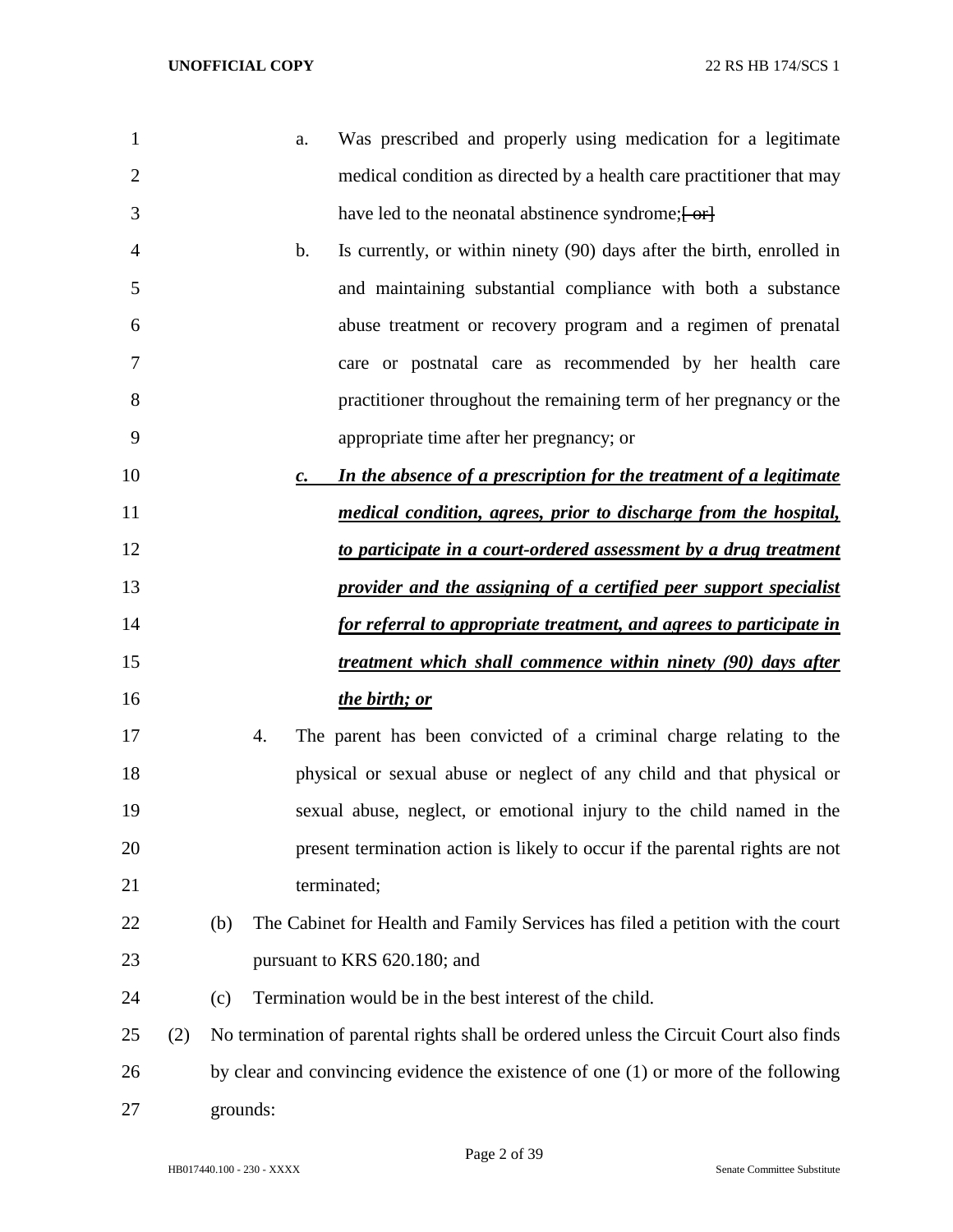(a) That the parent has abandoned the child for a period of not less than ninety (90) days; (b) That the parent has inflicted or allowed to be inflicted upon the child, by other than accidental means, serious physical injury; (c) That the parent has continuously or repeatedly inflicted or allowed to be inflicted upon the child, by other than accidental means, physical injury or emotional harm; (d) That the parent has been convicted of a felony that involved the infliction of serious physical injury to any child; (e) That the parent, for a period of not less than six (6) months, has continuously or repeatedly failed or refused to provide or has been substantially incapable of providing essential parental care and protection for the child and that there is no reasonable expectation of improvement in parental care and protection, 14 considering the age of the child; (f) That the parent has caused or allowed the child to be sexually abused or exploited; (g) That the parent, for reasons other than poverty alone, has continuously or repeatedly failed to provide or is incapable of providing essential food, clothing, shelter, medical care, or education reasonably necessary and available for the child's well-being and that there is no reasonable expectation of significant improvement in the parent's conduct in the immediately foreseeable future, considering the age of the child; (h) That: 24 1. The parent's parental rights to another child have been involuntarily terminated; 2. The child named in the present termination action was born subsequent 27 to or during the pendency of the previous termination; and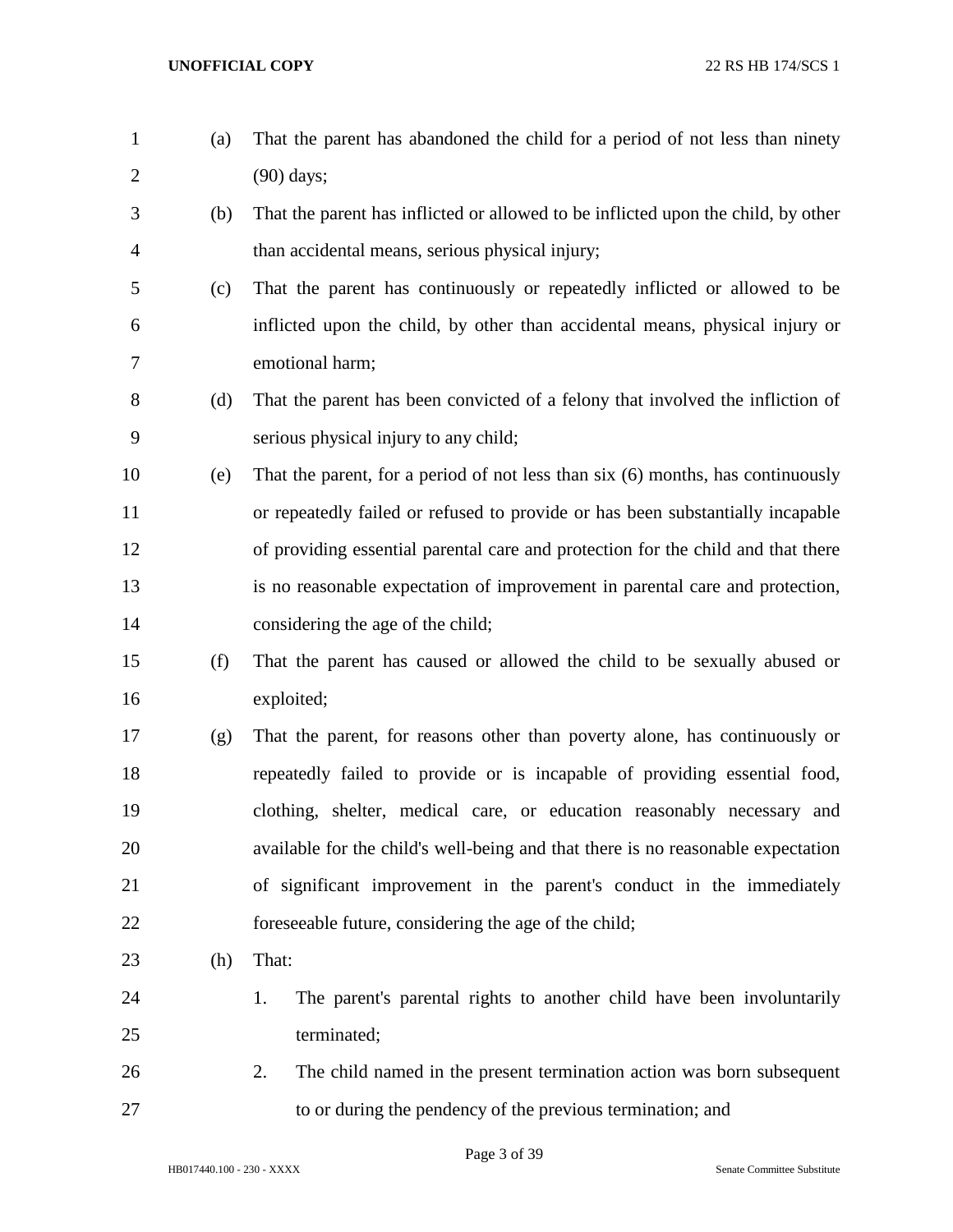| 1              |     |     | 3.<br>The conditions or factors which were the basis for the previous               |
|----------------|-----|-----|-------------------------------------------------------------------------------------|
| $\overline{2}$ |     |     | termination finding have not been corrected;                                        |
| 3              |     | (i) | That the parent has been convicted in a criminal proceeding of having caused        |
| $\overline{4}$ |     |     | or contributed to the death of another child as a result of physical or sexual      |
| 5              |     |     | abuse or neglect;                                                                   |
| 6              |     | (j) | That the child has been in foster care under the responsibility of the cabinet      |
| 7              |     |     | for fifteen (15) cumulative months out of forty-eight (48) months preceding         |
| 8              |     |     | the filing of the petition to terminate parental rights; or                         |
| 9              |     | (k) | That the child has been removed from the biological or legal parents more           |
| 10             |     |     | than two $(2)$ times in a twenty-four $(24)$ month period by the cabinet or a       |
| 11             |     |     | court.                                                                              |
| 12             | (3) |     | In determining the best interest of the child and the existence of a ground for     |
| 13             |     |     | termination, the Circuit Court shall consider the following factors:                |
| 14             |     | (a) | Mental illness as defined by KRS 202A.011(9), or an intellectual disability as      |
| 15             |     |     | defined by KRS $202B.010(9)$ of the parent as certified by a qualified mental       |
| 16             |     |     | health professional, which renders the parent consistently unable to care for       |
| 17             |     |     | the immediate and ongoing physical or psychological needs of the child for          |
| 18             |     |     | extended periods of time;                                                           |
| 19             |     | (b) | Acts of abuse or neglect as defined in KRS 600.020(1) toward any child in the       |
| 20             |     |     | family;                                                                             |
| 21             |     | (c) | If the child has been placed with the cabinet, whether the cabinet has, prior to    |
| 22             |     |     | the filing of the petition made reasonable efforts as defined in KRS 620.020 to     |
| 23             |     |     | reunite the child with the parents unless one or more of the circumstances          |
| 24             |     |     | enumerated in KRS 610.127 for not requiring reasonable efforts have been            |
| 25             |     |     | substantiated in a written finding by the District Court;                           |
| 26             |     | (d) | The efforts and adjustments the parent has made in his circumstances,               |
| 27             |     |     | conduct, or conditions to make it in the child's best interest to return him to his |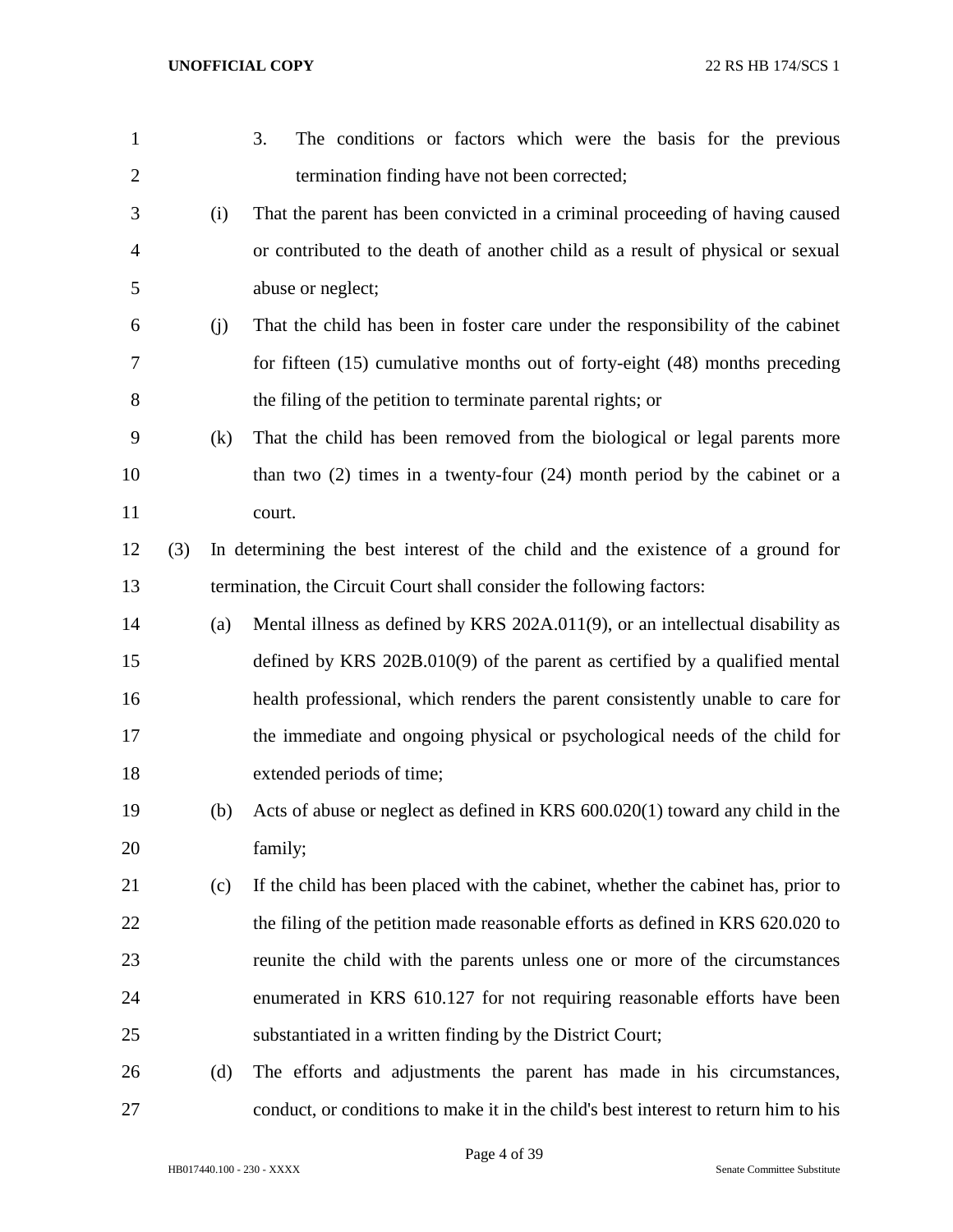| $\mathbf{1}$   |     |     | home within a reasonable period of time, considering the age of the child;            |
|----------------|-----|-----|---------------------------------------------------------------------------------------|
| $\overline{2}$ |     | (e) | The physical, emotional, and mental health of the child and the prospects for         |
| 3              |     |     | the improvement of the child's welfare if termination is ordered; and                 |
| 4              |     | (f) | The payment or the failure to pay a reasonable portion of substitute physical         |
| 5              |     |     | care and maintenance if financially able to do so.                                    |
| 6              | (4) |     | If the child has been placed with the cabinet, the parent may present testimony       |
| 7              |     |     | concerning the reunification services offered by the cabinet and whether additional   |
| 8              |     |     | services would be likely to bring about lasting parental adjustment enabling a return |
| 9              |     |     | of the child to the parent.                                                           |
| 10             | (5) |     | If the parent proves by a preponderance of the evidence that the child will not       |
| 11             |     |     | continue to be an abused or neglected child as defined in KRS 600.020(1) if           |
| 12             |     |     | returned to the parent the court in its discretion may determine not to terminate     |
| 13             |     |     | parental rights.                                                                      |
| 14             | (6) |     | Upon the conclusion of proof and argument of counsel, the Circuit Court shall enter   |
| 15             |     |     | findings of fact, conclusions of law, and a decision as to each parent-respondent     |
| 16             |     |     | within thirty (30) days either:                                                       |
| 17             |     | (a) | Terminating the right of the parent; or                                               |
| 18             |     | (b) | Dismissing the petition and stating whether the child shall be returned to the        |
| 19             |     |     | parent or shall remain in the custody of the state.                                   |
| 20             |     |     | Section 4. KRS 21A.190 is amended to read as follows:                                 |
| 21             | (1) |     | The General Assembly respectfully requests that the Supreme Court of Kentucky         |
| 22             |     |     | institute a pilot project to study the feasibility and desirability of the opening or |
| 23             |     |     | limited opening of court proceedings, except for proceedings related to sexual        |
| 24             |     |     | abuse, to the public which are related to:                                            |
| 25             |     | (a) | Dependency, neglect, and abuse proceedings under KRS Chapter 620; and                 |
| 26             |     | (b) | Termination of parental rights proceedings under KRS Chapter 625.                     |
| 27             | (2) | (a) | The pilot project may be established in a minimum of three (3) diverse                |

Page 5 of 39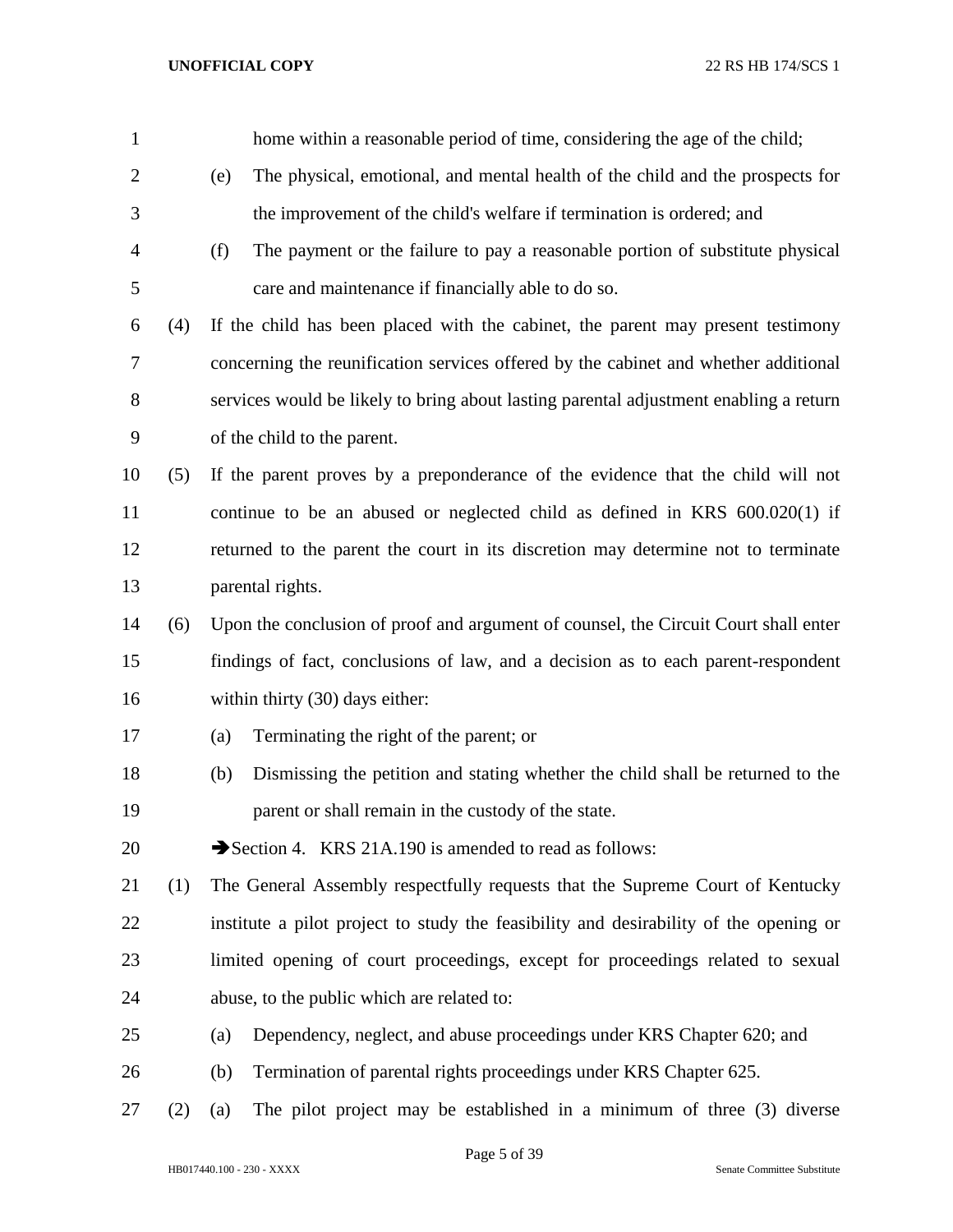| $\mathbf{1}$   |     |     |     | judicial districts or judicial circuits or a division or divisions thereof chosen   |
|----------------|-----|-----|-----|-------------------------------------------------------------------------------------|
| $\overline{2}$ |     |     |     | by the Chief Justice.                                                               |
| 3              |     | (b) |     | A pilot project authorized by this subsection shall not be established in a         |
| 4              |     |     |     | judicial district or judicial circuit or a division thereof when objected to by the |
| 5              |     |     |     | applicable judge or county attorney.                                                |
| 6              | (3) |     |     | The pilot project shall:                                                            |
| 7              |     | (a) |     | Require participating courts to be presumptively open;                              |
| 8              |     | (b) |     | Last for four (4) years, unless extended or limited by the General Assembly;        |
| 9              |     |     | and |                                                                                     |
| 10             |     | (c) |     | Be monitored and evaluated by the Administrative Office of the Courts to            |
| 11             |     |     |     | determine:                                                                          |
| 12             |     |     | 1.  | Whether there are adverse effects resulting from the opening of certain             |
| 13             |     |     |     | proceedings or release of records;                                                  |
| 14             |     |     | 2.  | Whether the pilot project demonstrates a benefit to the litigants;                  |
| 15             |     |     | 3.  | Whether the pilot project demonstrates a benefit to the public;                     |
| 16             |     |     | 4.  | Whether the pilot project supports a determination that such proceedings            |
| 17             |     |     |     | should be presumptively open;                                                       |
| 18             |     |     | 5.  | Whether the pilot project supports a determination that such proceedings            |
| 19             |     |     |     | should be closed;                                                                   |
| 20             |     |     | 6.  | How open proceedings under the pilot project impact the child;                      |
| 21             |     |     | 7.  | The parameters and limits of the program;                                           |
| 22             |     |     | 8.  | Suggestions for the operation and improvement of the program;                       |
| 23             |     |     | 9.  | Rules changes which may be needed if the program is to be made                      |
| 24             |     |     |     | permanent and expanded to all courts; and                                           |
| 25             |     |     | 10. | Recommendations for statutory changes which may be needed if the                    |
| 26             |     |     |     | program is to be made permanent and expanded to all courts.                         |
| 27             | (4) |     |     | The Administrative Office of the Courts:                                            |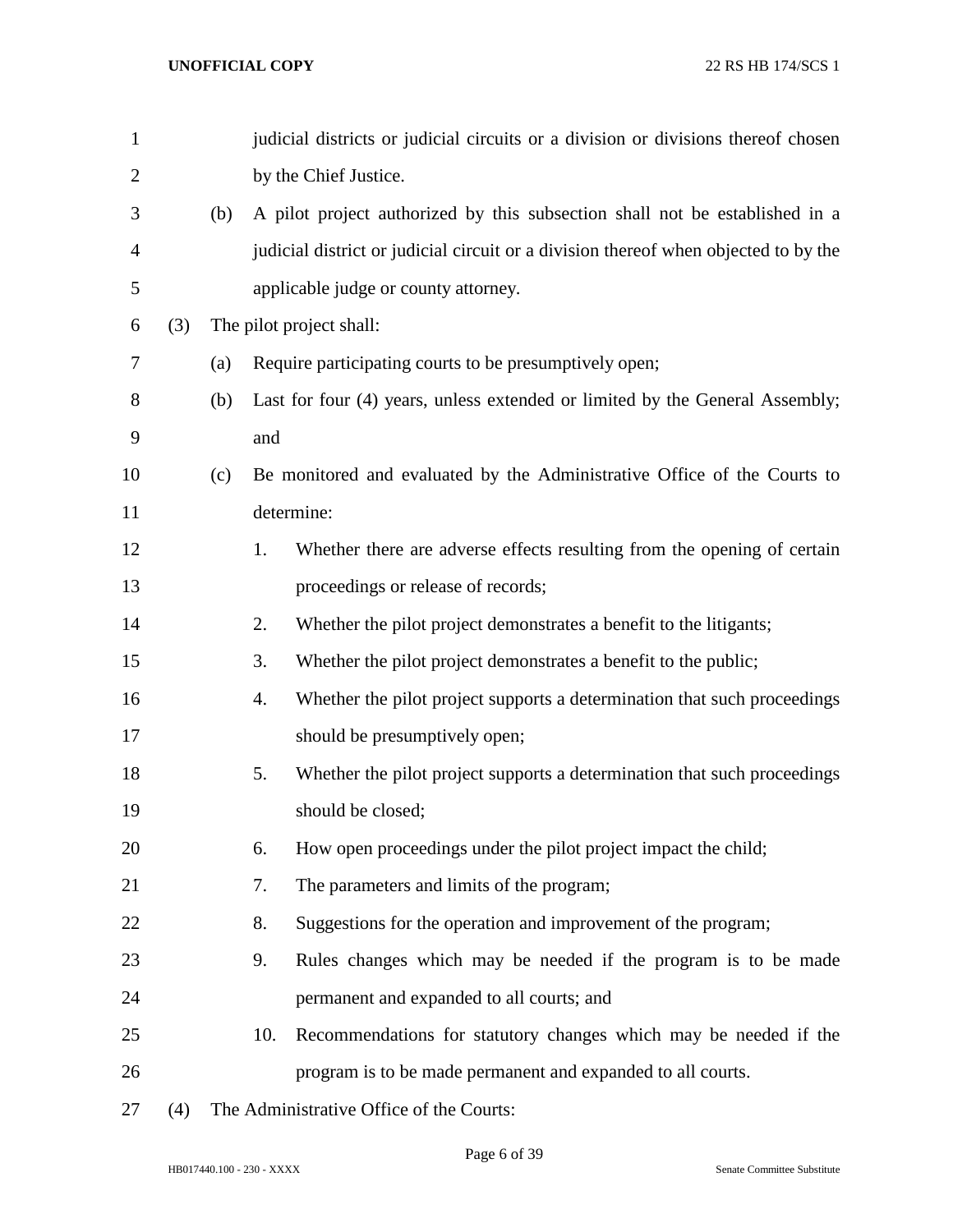- 1 (a) Shall provide an annual report to the Legislative Research Commission. Child Welfare Oversight and Advisory Committee established in KRS 6.943,] and the Interim Joint Committee on Judiciary by September 1 of each year the program is in operation with statistics, findings, and recommendations; and
- (b) May make periodic progress reports and statistical reports and provide suggestions to the Interim Joint Committee on Health and Welfare and to the Interim Joint Committee on Judiciary when determined necessary by the Chief Justice.
- 9 Section 5. KRS 157.065 is amended to read as follows:
- (1) Any school that does not offer a school breakfast program shall submit an annual report no later than September 15 to the Kentucky Board of Education indicating the reasons for not offering the program. The report shall include the number of children enrolled at the school and the number of children who are eligible for free or reduced priced meals under the federal program.
- (2) The state board shall inform the school of the value of the school breakfast program, its favorable effects on student attendance and performance, and the availability of funds to implement the program.
- (3) The commissioner of education shall submit an annual report no later than 19 December 1 to the Interim Joint Committee on Education and the Child Welfare Oversight and Advisory Committee established in KRS 6.943] regarding the status of the school breakfast program including, but not limited to, information describing the schools that do not offer the program, the reasons given by the schools for not offering the program, the number of children enrolled in each school, the number of children in each school who are eligible for free or reduced priced meals under the federal program, and the action taken by the state board to encourage schools to implement the program.
- 27 Section 6. KRS 194A.030 is amended to read as follows: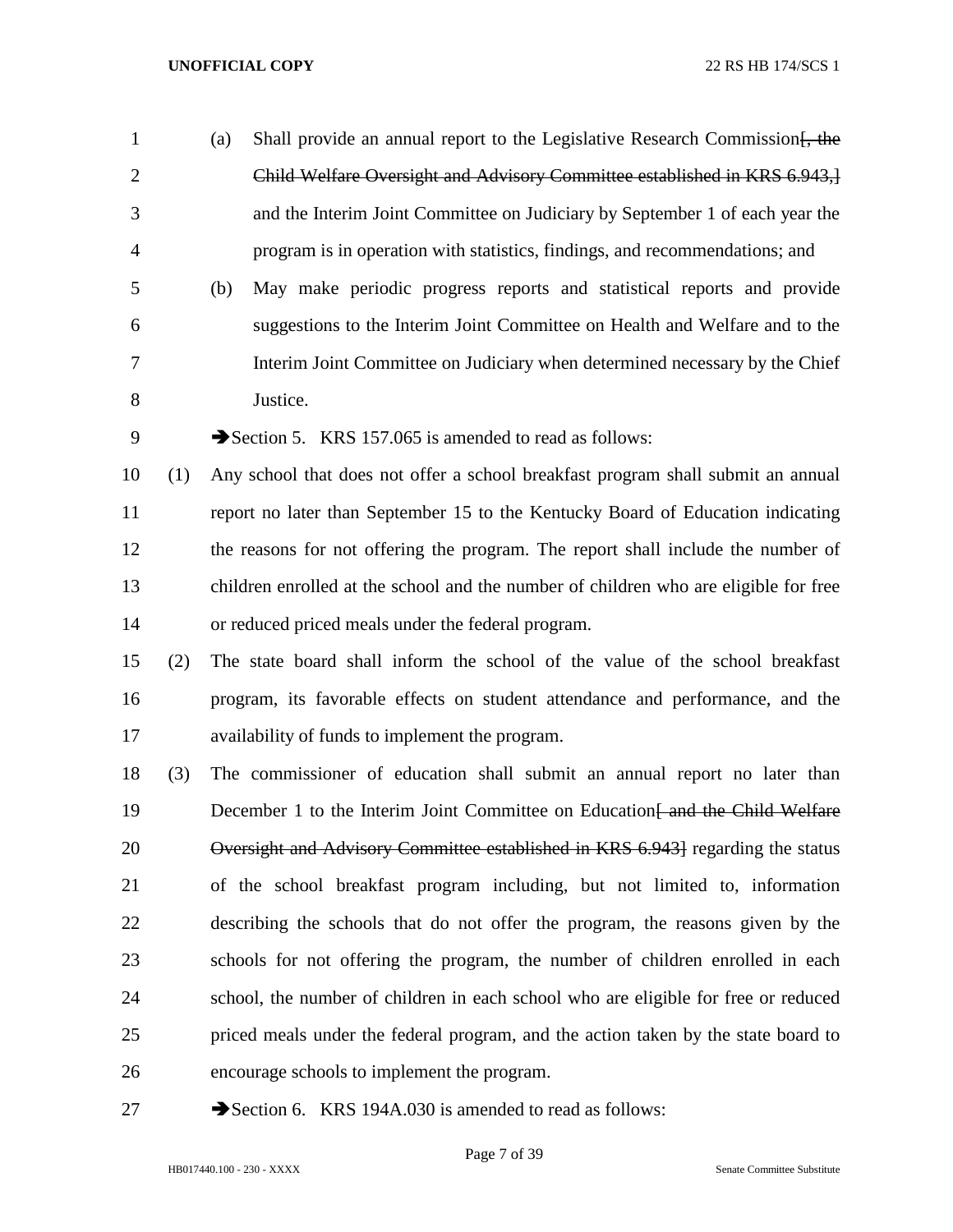The cabinet consists of the following major organizational units, which are hereby created:

 (1) Office of the Secretary. Within the Office of the Secretary, there shall be an Office of the Ombudsman and Administrative Review, an Office of Legal Services, an Office of Inspector General, an Office of Public Affairs, an Office of Human Resource Management, an Office of Finance and Budget, an Office of Legislative and Regulatory Affairs, an Office of Administrative Services, and an Office of Application Technology Services, as follows:

 (a) The Office of the Ombudsman and Administrative Review shall be headed by an executive director who shall be appointed by the secretary with the approval of the Governor under KRS 12.050 and shall:

- 1. Investigate, upon complaint or on its own initiative, any administrative act of an organizational unit, employee, or contractor of the cabinet, without regard to the finality of the administrative act. Organizational units, employees, or contractors of the cabinet shall not willfully obstruct an investigation, restrict access to records or personnel, or retaliate against a complainant or cabinet employee;
- 2. Make recommendations that resolve citizen complaints and improve governmental performance and may require corrective action when 20 policy violations are identified;
- 3. Provide evaluation and information analysis of cabinet performance and compliance with state and federal law;
- 4. Place an emphasis on research and best practices, program accountability, quality service delivery, and improved governmental performance;
- 5. Provide information on how to contact the office for public posting at all offices where Department for Community Based Services employees or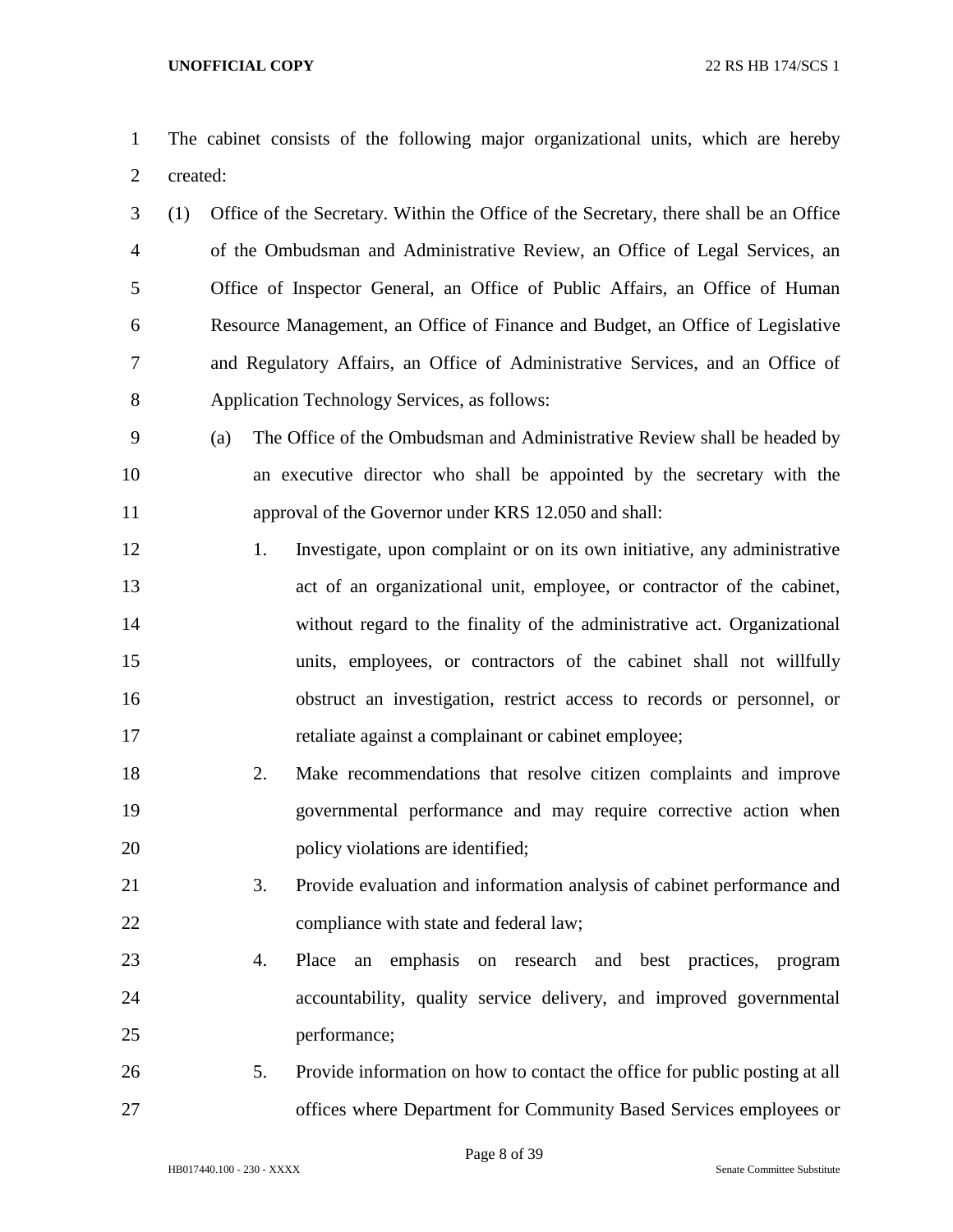| $\mathbf{1}$   |     |    | contractors work, at any facility where a child in the custody of the            |
|----------------|-----|----|----------------------------------------------------------------------------------|
| $\overline{2}$ |     |    | cabinet resides, and to all cabinet or contracted foster parents;                |
| 3              |     | 6. | Report to the Office of Inspector General for review and investigation           |
| $\overline{4}$ |     |    | any charge or case against an employee of the Cabinet for Health and             |
| 5              |     |    | Family Services where it has cause to believe the employee has engaged           |
| 6              |     |    | in dishonest, unethical, or illegal conduct or practices related to his or       |
| 7              |     |    | her job duties; or any violation of state law or administrative regulation       |
| 8              |     |    | by any organization or individual regulated by, or contracted with the           |
| 9              |     |    | cabinet;                                                                         |
| 10             |     | 7. | Compile a report of all citizen complaints about programs or services of         |
| 11             |     |    | the cabinet and a summary of resolution of the complaints and submit             |
| 12             |     |    | the report upon request to the [Child Welfare Oversight and Advisory             |
| 13             |     |    | Committee established in KRS 6.943, and the Interim Joint Committee              |
| 14             |     |    | on Health and Welfare and Family Services;                                       |
| 15             |     | 8. | Include oversight of administrative hearings; and                                |
| 16             |     | 9. | Provide information to the Office of the Attorney General, when                  |
| 17             |     |    | requested, related to substantiated violations of state law against an           |
| 18             |     |    | employee, a contractor of the cabinet, or a foster or adoptive parent;           |
| 19             | (b) |    | The Office of Legal Services shall provide legal advice and assistance to all    |
| 20             |     |    | units of the cabinet in any legal action in which it may be involved. The Office |
| 21             |     |    | of Legal Services shall employ all attorneys of the cabinet who serve the        |
| 22             |     |    | cabinet in the capacity of attorney, giving legal advice and opinions            |
| 23             |     |    | concerning the operation of all programs in the cabinet. The Office of Legal     |
| 24             |     |    | Services shall be headed by a general counsel who shall be appointed by the      |
| 25             |     |    | secretary with the approval of the Governor under KRS 12.050 and 12.210.         |
| 26             |     |    | The general counsel shall be the chief legal advisor to the secretary and shall  |
| 27             |     |    | be directly responsible to the secretary. The Attorney General, on the request   |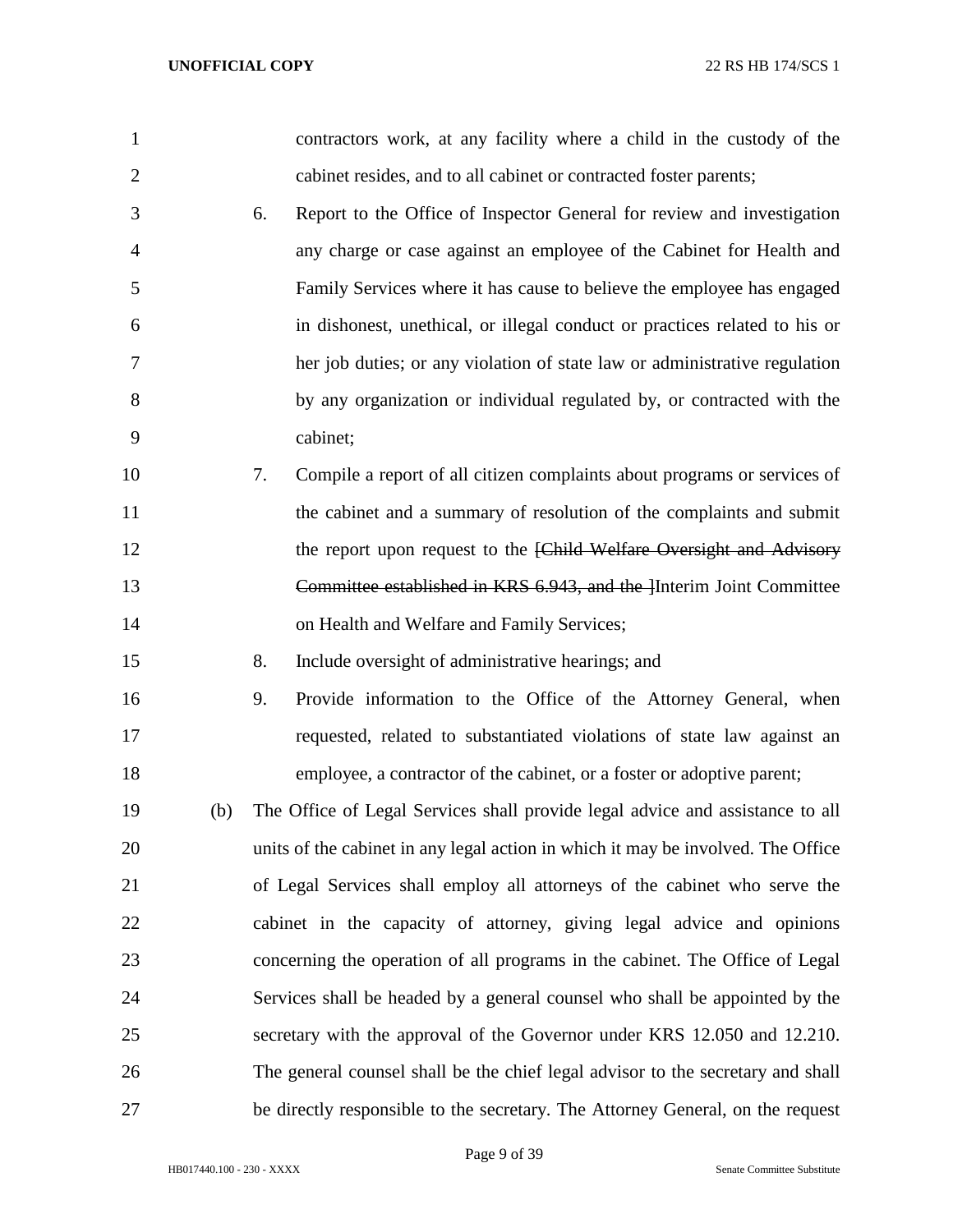| $\mathbf{1}$   |     | of the secretary, may designate the general counsel as an assistant attorney       |
|----------------|-----|------------------------------------------------------------------------------------|
| $\overline{2}$ |     | general under the provisions of KRS 15.105;                                        |
| 3              | (c) | The Office of Inspector General shall be headed by an inspector general who        |
| $\overline{4}$ |     | shall be appointed by the secretary with the approval of the Governor. The         |
| 5              |     | inspector general shall be directly responsible to the secretary. The Office of    |
| 6              |     | Inspector General shall be responsible for:                                        |
| $\overline{7}$ |     | The conduct of audits and investigations for detecting the perpetration of<br>1.   |
| 8              |     | fraud or abuse of any program by any client, or by any vendor of                   |
| 9              |     | services with whom the cabinet has contracted; and the conduct of                  |
| 10             |     | special investigations requested by the secretary, commissioners, or               |
| 11             |     | office heads of the cabinet into matters related to the cabinet or its             |
| 12             |     | programs;                                                                          |
| 13             |     | 2.<br>Licensing and regulatory functions as the secretary may delegate;            |
| 14             |     | 3.<br>Review of health facilities participating in transplant programs, as         |
| 15             |     | determined by the secretary, for the purpose of determining any                    |
| 16             |     | violations of KRS 311.1911 to 311.1959, 311.1961, and 311.1963;                    |
| 17             |     | The duties, responsibilities, and authority pertaining to the certificate of<br>4. |
| 18             |     | need functions and the licensure appeals functions, pursuant to KRS                |
| 19             |     | Chapter 216B; and                                                                  |
| 20             |     | 5.<br>The notification and forwarding of any information relevant to possible      |
| 21             |     | criminal violations to the appropriate prosecuting authority;                      |
| 22             | (d) | The Office of Public Affairs shall be headed by an executive director              |
| 23             |     | appointed by the secretary with the approval of the Governor in accordance         |
| 24             |     | with KRS 12.050. The office shall provide information to the public and news       |
| 25             |     | media about the programs, services, and initiatives of the cabinet;                |
| 26             | (e) | The Office of Human Resource Management shall be headed by an executive            |
| 27             |     | director appointed by the secretary with the approval of the Governor in           |

Page 10 of 39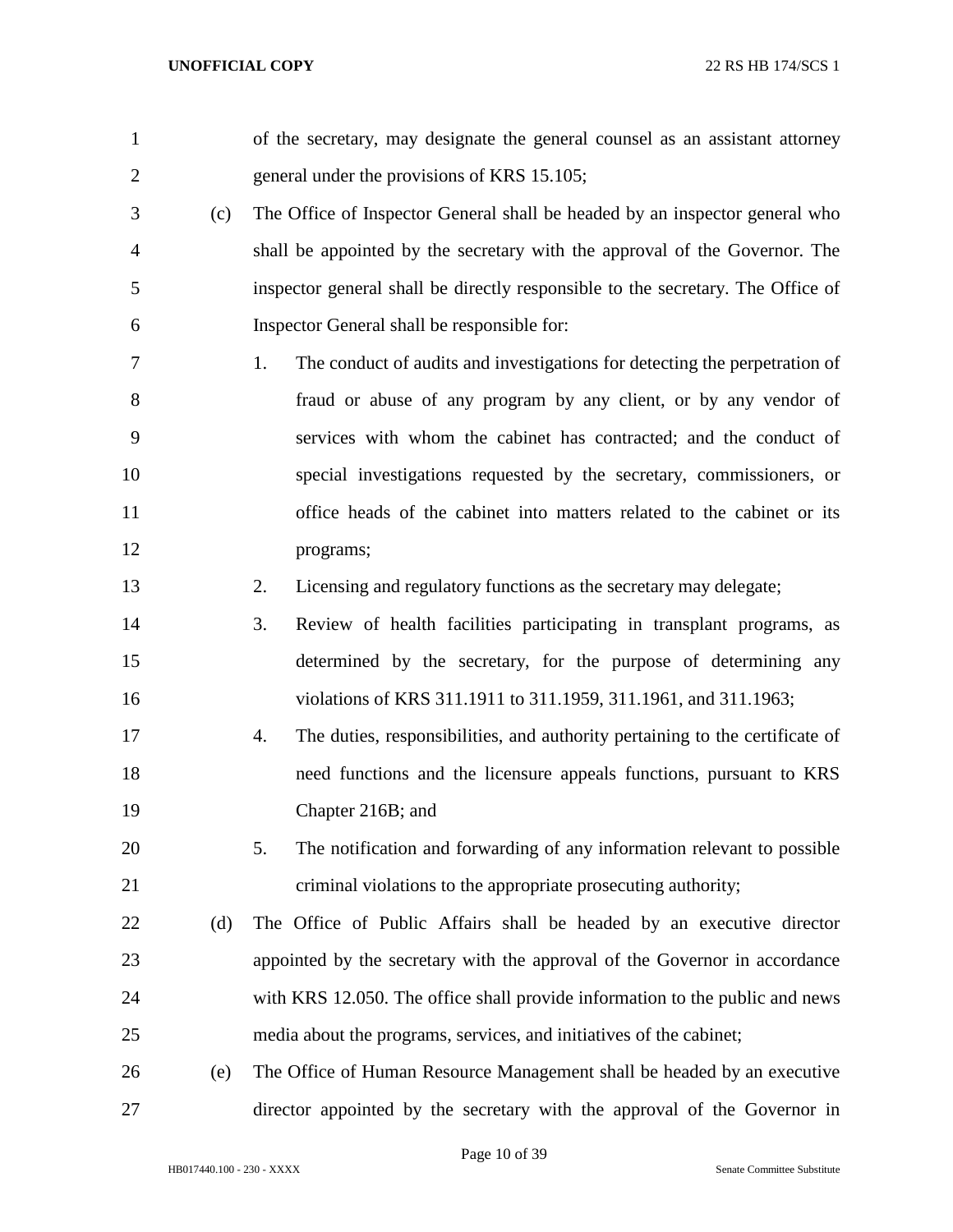accordance with KRS 12.050. The office shall coordinate, oversee, and execute all personnel, training, and management functions of the cabinet. The office shall focus on the oversight, development, and implementation of quality improvement services; curriculum development and delivery of instruction to staff; the administration, management, and oversight of training operations; health, safety, and compliance training; and equal employment opportunity compliance functions;

 (f) The Office of Finance and Budget shall be headed by an executive director appointed by the secretary with the approval of the Governor in accordance with KRS 12.050. The office shall provide central review and oversight of budget, contract, and cabinet finances. The office shall provide coordination, assistance, and support to program departments and independent review and analysis on behalf of the secretary;

- (g) The Office of Legislative and Regulatory Affairs shall be headed by an executive director appointed by the secretary with the approval of the Governor in accordance with KRS 12.050. The office shall provide central review and oversight of legislation, policy, and administrative regulations. The office shall provide coordination, assistance, and support to program departments and independent review and analysis on behalf of the secretary;
- (h) The Office of Administrative Services shall be headed by an executive director appointed by the secretary with the approval of the Governor in accordance with KRS 12.050. The office shall provide central review and oversight of procurement, general accounting including grant monitoring, and facility management. The office shall provide coordination, assistance, and support to program departments and independent review and analysis on behalf of the secretary; and
- 

(i) The Office of Application Technology Services shall be headed by an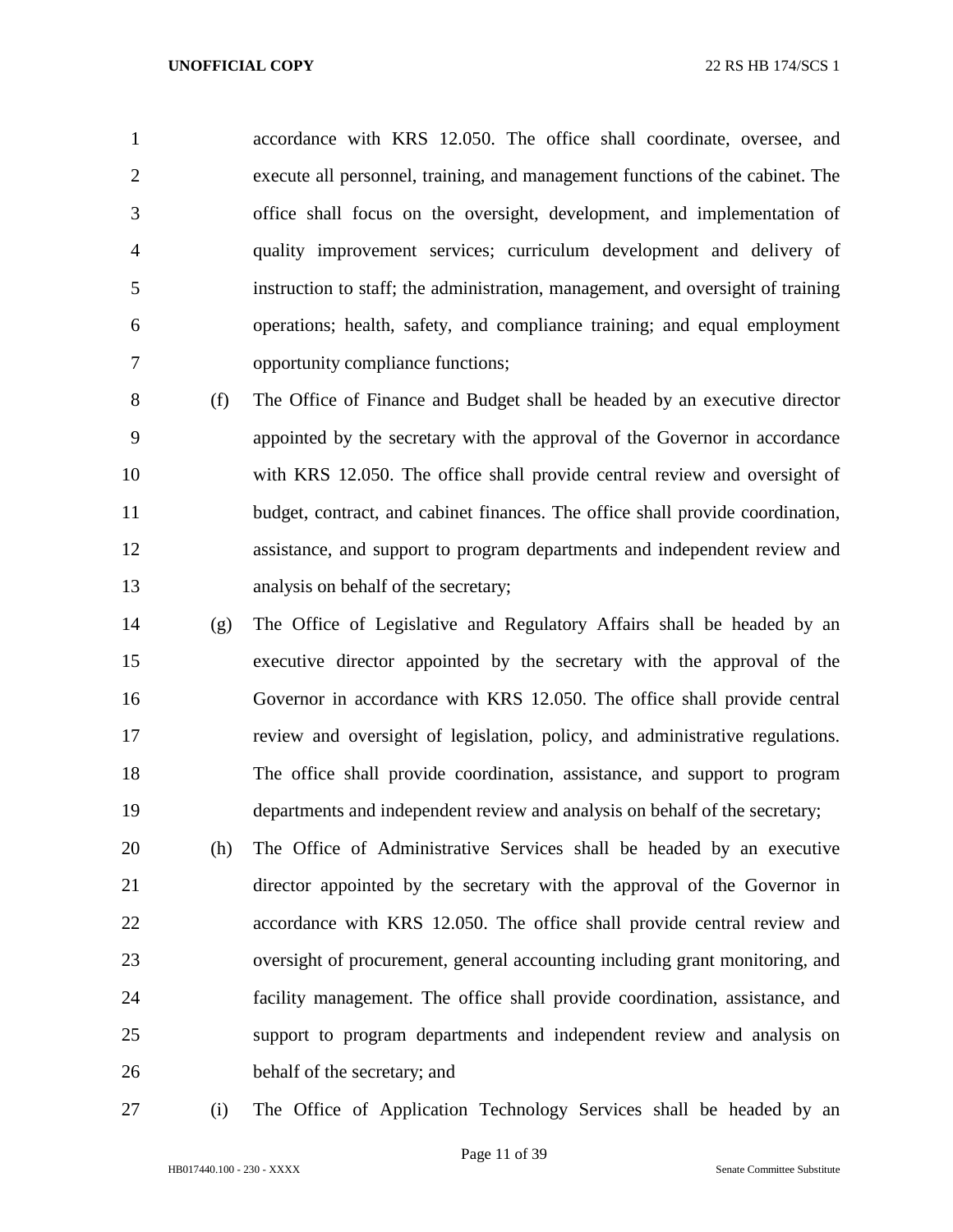executive director appointed by the secretary with the approval of the Governor in accordance with KRS 12.050. The office shall provide application technology services including central review and oversight. The office shall provide coordination, assistance, and support to program departments and independent review and analysis on behalf of the secretary;

 (2) Department for Medicaid Services. The Department for Medicaid Services shall serve as the single state agency in the Commonwealth to administer Title XIX of the Federal Social Security Act. The Department for Medicaid Services shall be headed by a commissioner for Medicaid services, who shall be appointed by the secretary with the approval of the Governor under KRS 12.050. The commissioner for Medicaid services shall be a person who by experience and training in administration and management is qualified to perform the duties of this office. The commissioner for Medicaid services shall exercise authority over the Department for Medicaid Services under the direction of the secretary and shall only fulfill those responsibilities as delegated by the secretary;

 (3) Department for Public Health. The Department for Public Health shall develop and operate all programs of the cabinet that provide health services and all programs for assessing the health status of the population for the promotion of health and the prevention of disease, injury, disability, and premature death. This shall include but not be limited to oversight of the Division of Women's Health. The Department for Public Health shall be headed by a commissioner for public health who shall be appointed by the secretary with the approval of the Governor under KRS 12.050. The commissioner for public health shall be a duly licensed physician who by experience and training in administration and management is qualified to perform the duties of this office. The commissioner shall advise the head of each major organizational unit enumerated in this section on policies, plans, and programs relating to all matters of public health, including any actions necessary to safeguard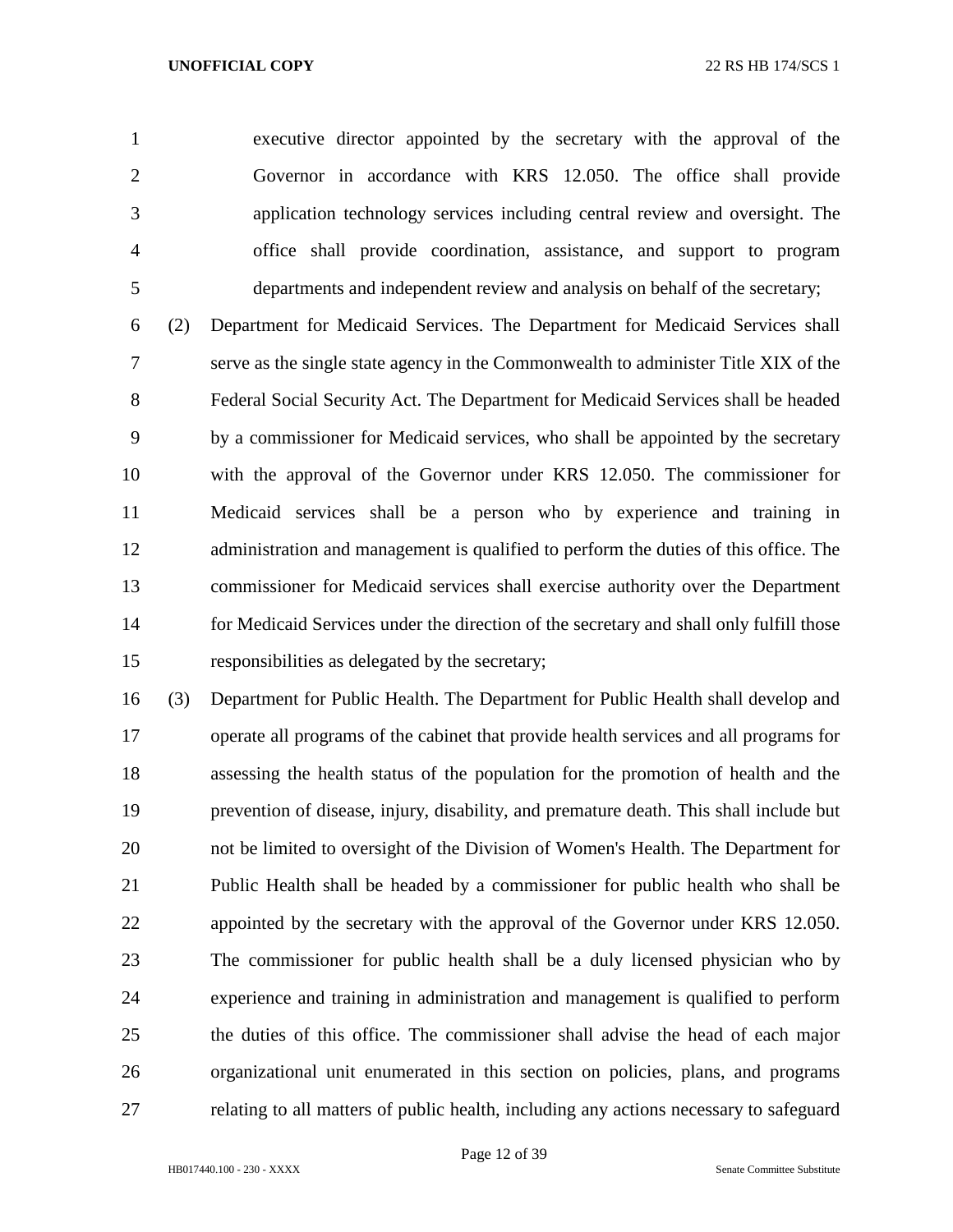the health of the citizens of the Commonwealth. The commissioner shall serve as chief medical officer of the Commonwealth. The commissioner for public health shall exercise authority over the Department for Public Health under the direction of the secretary and shall only fulfill those responsibilities as delegated by the secretary;

 (4) Department for Behavioral Health, Developmental and Intellectual Disabilities. The Department for Behavioral Health, Developmental and Intellectual Disabilities shall develop and administer programs for the prevention of mental illness, intellectual disabilities, brain injury, developmental disabilities, and substance abuse disorders and shall develop and administer an array of services and support for the treatment, habilitation, and rehabilitation of persons who have a mental illness or emotional disability, or who have an intellectual disability, brain injury, developmental disability, or a substance abuse disorder. The Department for Behavioral Health, Developmental and Intellectual Disabilities shall be headed by a commissioner for behavioral health, developmental and intellectual disabilities who shall be appointed by the secretary with the approval of the Governor under KRS 12.050. The commissioner for behavioral health, developmental and intellectual disabilities shall be by training and experience in administration and management qualified to perform the duties of the office. The commissioner for behavioral health, developmental and intellectual disabilities shall exercise authority over the department under the direction of the secretary, and shall only fulfill those responsibilities as delegated by the secretary;

 (5) Office for Children with Special Health Care Needs. The duties, responsibilities, and authority set out in KRS 200.460 to 200.490 shall be performed by the office. The office shall advocate the rights of children with disabilities and, to the extent that funds are available, shall ensure the administration of services for children with disabilities as are deemed appropriate by this office pursuant to Title V of the Social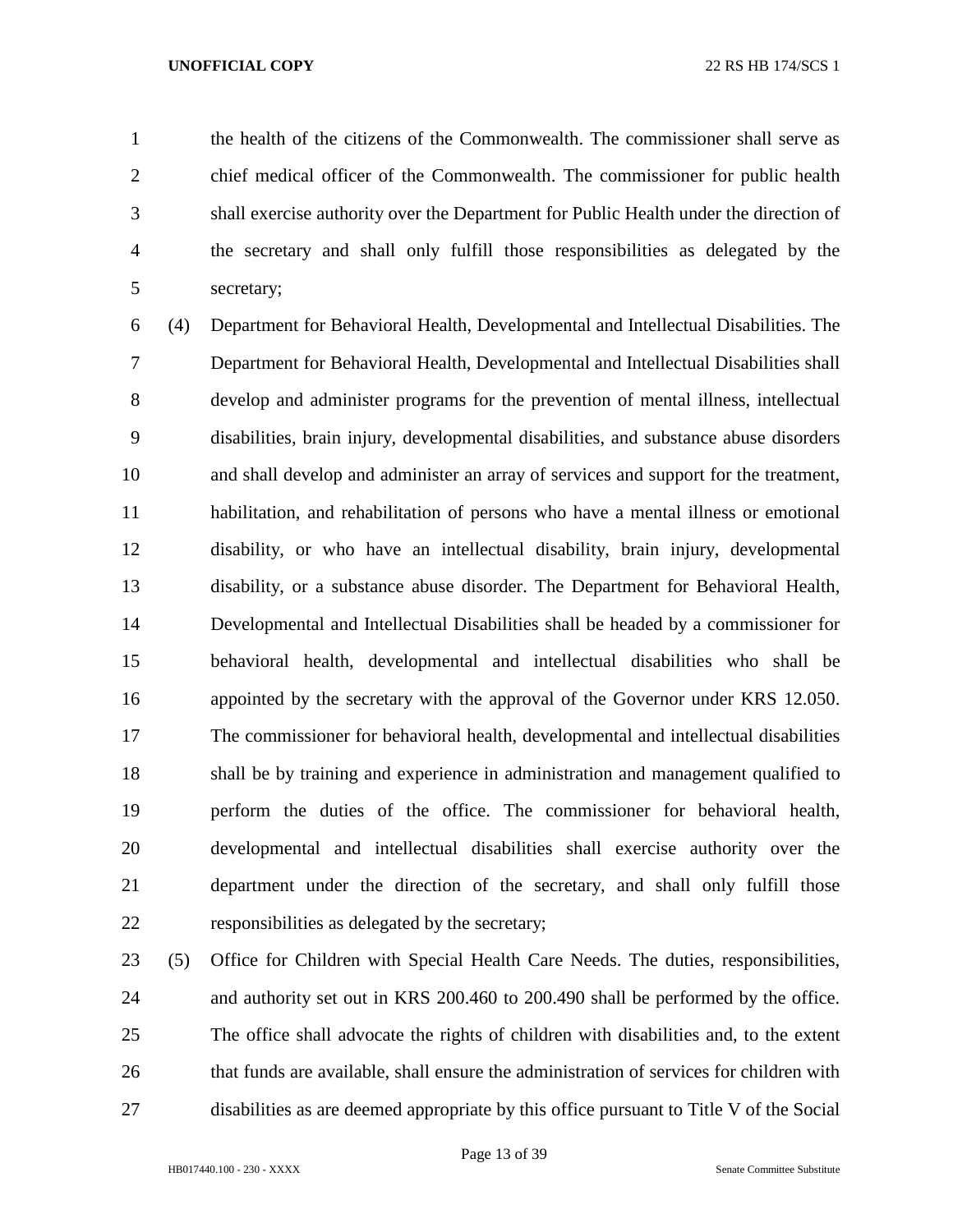Security Act. The office may promulgate administrative regulations under KRS Chapter 13A as may be necessary to implement and administer its responsibilities. The duties, responsibilities, and authority of the Office for Children with Special Health Care Needs shall be performed through the office of the executive director. The executive director shall be appointed by the secretary with the approval of the Governor under KRS 12.050;

 (6) Department for Family Resource Centers and Volunteer Services. The Department 8 for Family Resource Centers and Volunteer Services shall streamline the various responsibilities associated with the human services programs for which the cabinet is responsible. This shall include, but not be limited to, oversight of the Division of Family Resource and Youth Services Centers and Serve Kentucky. The Department for Family Resource Centers and Volunteer Services shall be headed by a commissioner who shall be appointed by the secretary with the approval of the Governor under KRS 12.050. The commissioner for family resource centers and volunteer services shall be by training and experience in administration and management qualified to perform the duties of the office, shall exercise authority 17 over the department under the direction of the secretary, and shall only fulfill those responsibilities as delegated by the secretary;

 (7) The Office of Health Data and Analytics shall identify and innovate strategic initiatives to inform public policy initiatives and provide opportunities for improved health outcomes for all Kentuckians through data analytics. The office shall provide leadership in the redesign of the health care delivery system using electronic information technology as a means to improve patient care and reduce medical errors and duplicative services. The office shall facilitate the purchase of individual and small business health insurance coverage for Kentuckians. The office shall be headed by an executive director appointed by the secretary with the approval of the Governor under KRS 12.050;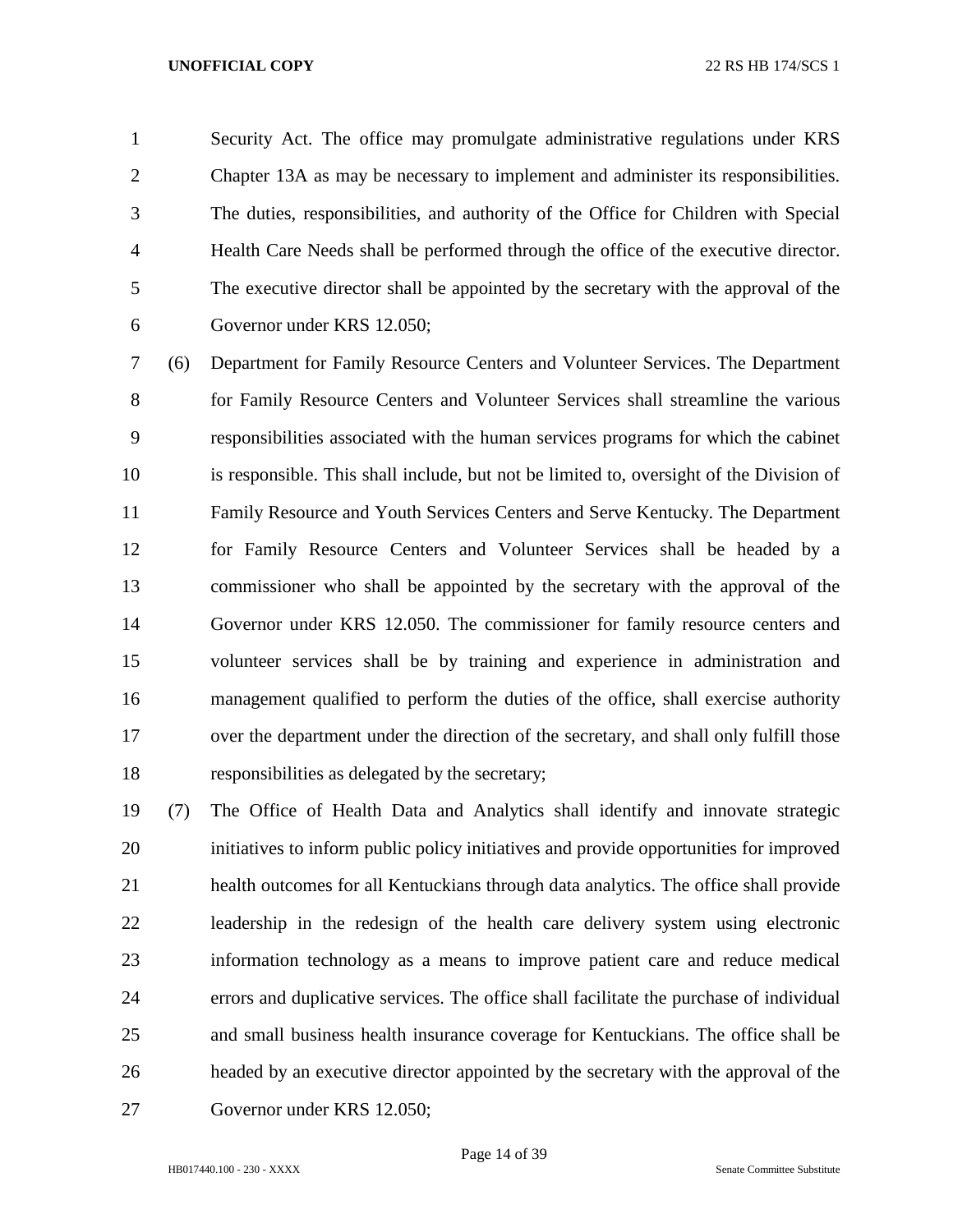(8) Department for Community Based Services. The Department for Community Based Services shall administer and be responsible for child and adult protection, violence prevention resources, foster care and adoption, permanency, and services to enhance family self-sufficiency, including child care, social services, public assistance, and family support. The department shall be headed by a commissioner appointed by the secretary with the approval of the Governor in accordance with KRS 12.050;

 (9) Department for Income Support. The Department for Income Support shall be responsible for child support enforcement and disability determination. The department shall serve as the state unit as required by Title II and Title XVI of the Social Security Act, and shall have responsibility for determining eligibility for disability for those citizens of the Commonwealth who file applications for disability with the Social Security Administration. The department shall be headed by a commissioner appointed by the secretary with the approval of the Governor in accordance with KRS 12.050; and

 (10) Department for Aging and Independent Living. The Department for Aging and Independent Living shall serve as the state unit as designated by the Administration on Aging Services under the Older Americans Act and shall have responsibility for administration of the federal community support services, in-home services, meals, family and caregiver support services, elder rights and legal assistance, senior community services employment program, the state health insurance assistance program, state home and community based services including home care, Alzheimer's respite services and the personal care attendant program, certifications of assisted living facilities, the state Council on Alzheimer's Disease and other related disorders, and guardianship services. The department shall also administer the Long-Term Care Ombudsman Program and the Medicaid Home and Community Based Waivers Participant Directed Services Option (PDS) Program. The department shall serve as the information and assistance center for aging and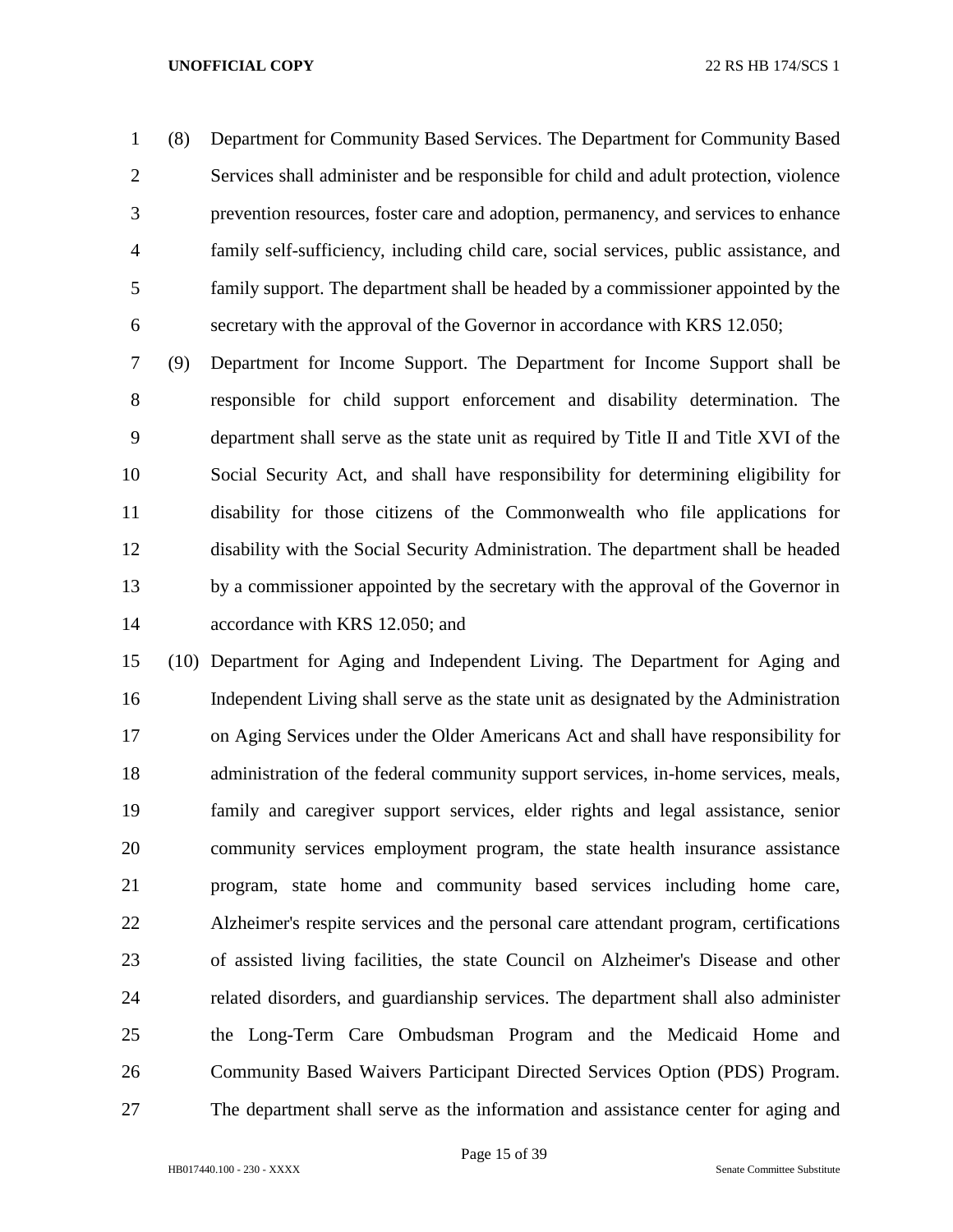| $\mathbf{1}$   |     | disability services and administer multiple federal grants and other state initiatives.     |
|----------------|-----|---------------------------------------------------------------------------------------------|
| $\overline{2}$ |     | The department shall be headed by a commissioner appointed by the secretary with            |
| 3              |     | the approval of the Governor in accordance with KRS 12.050.                                 |
| $\overline{4}$ |     | Section 7. KRS 194A.365 is amended to read as follows:                                      |
| 5              |     | The cabinet shall make an annual report to the Governor, the Legislative Research           |
| 6              |     | <b>Commission, [, the Child Welfare Oversight and Advisory Committee established in KRS</b> |
| $\tau$         |     | 6.943, and the Chief Justice. The report shall be tendered not later than December 1 of     |
| 8              |     | each year and shall include information for the previous fiscal year. The report shall      |
| 9              |     | include, but not be limited to, the following information:                                  |
| 10             | (1) | The number of children under an order of dependent, status, public, or voluntary            |
| 11             |     | commitment to the cabinet, according to: permanency planning goals, current                 |
| 12             |     | placement, average number of placements, type of commitment, and the average                |
| 13             |     | length of time children remain committed to the cabinet;                                    |
| 14             | (2) | The number of children in the custody of the cabinet in the following types of              |
| 15             |     | residential placements, the average length of stay in these placements, and the             |
| 16             |     | average number of placements experienced by these children: family foster homes,            |
| 17             |     | private child care facilities, and placement with biological parent or person               |
| 18             |     | exercising custodial control or supervision;                                                |
| 19             | (3) | The number of children in the custody of the cabinet eligible for adoption, the             |
| 20             |     | number placed in an adoptive home, and the number ineligible for adoption and the           |
| 21             |     | reasons therefor;                                                                           |
| 22             | (4) | The cost in federal and state general funds to care for the children defined in             |
| 23             |     | subsections (1) and (2) of this section, including the average cost per child for each      |
| 24             |     | type of placement, direct social worker services, operating expenses, training, and         |
| 25             |     | administrative costs; and                                                                   |
| 26             | (5) | Any other matters relating to the care of foster children that the cabinet deems            |
| 27             |     | appropriate and that may promote further understanding of the impediments to                |

HB017440.100 - 230 - XXXX Senate Committee Substitute

Page 16 of 39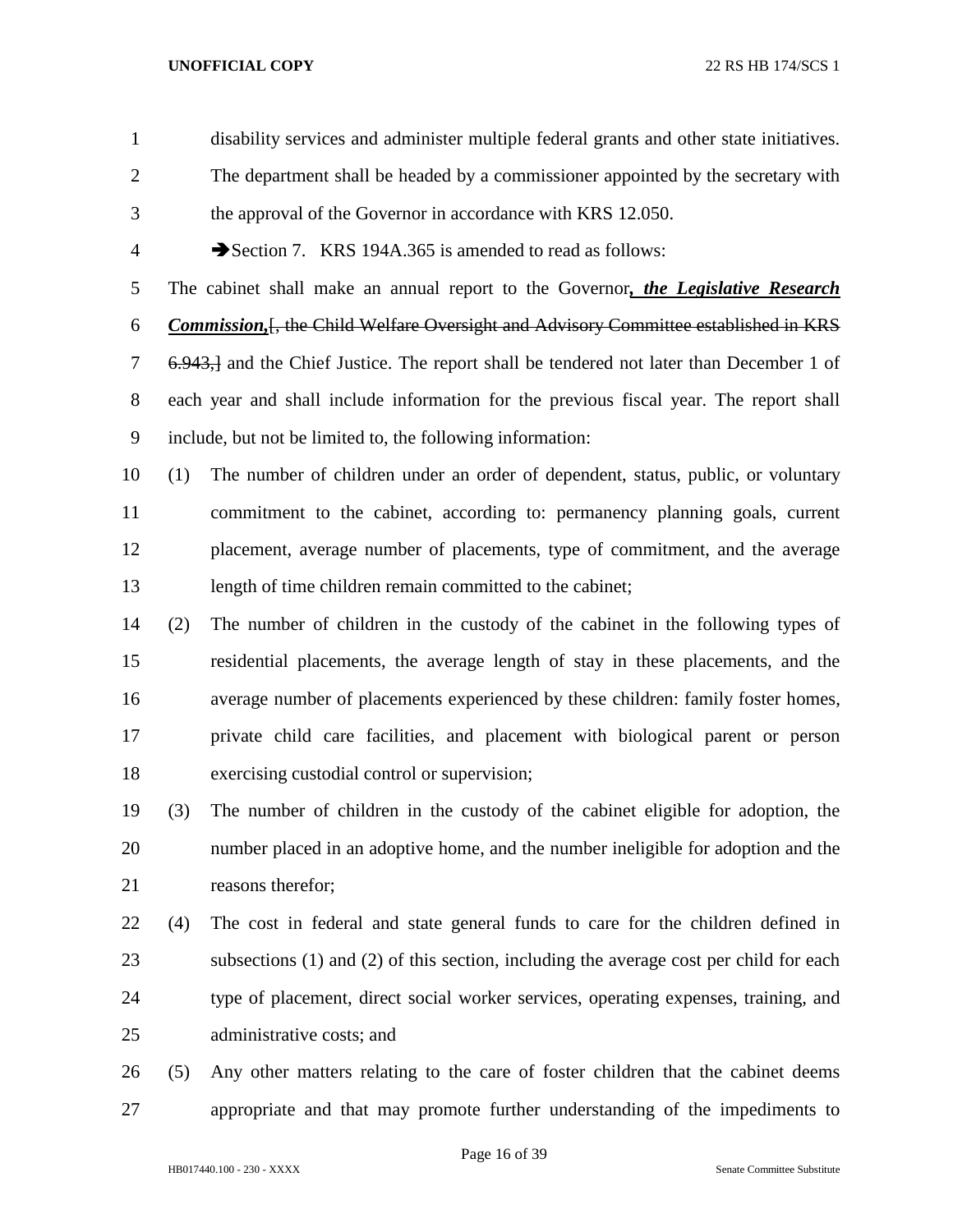| $\mathbf{1}$   |     |     | providing permanent homes for foster children.                                        |
|----------------|-----|-----|---------------------------------------------------------------------------------------|
| $\overline{2}$ |     |     | Section 8. KRS 199.665 is amended to read as follows:                                 |
| 3              | (1) |     | As used in this section, unless the context otherwise requires;                       |
| $\overline{4}$ |     | (a) | "Cabinet" means the Cabinet for Health and Family Services;                           |
| 5              |     | (b) | "Performance-based contracting" means an approach that stresses permanency            |
| 6              |     |     | outcomes for children and utilizes a payment structure that reinforces provider       |
| 7              |     |     | agencies' efforts to offer services that improve the outcomes for children; and       |
| 8              |     | (c) | "Secretary" means the secretary of the Cabinet for Health and Family                  |
| 9              |     |     | Services.                                                                             |
| 10             | (2) |     | The secretary shall designate a study group to make recommendations regarding the     |
| 11             |     |     | creation and implementation of performance-based contracting for licensed child-      |
| 12             |     |     | caring facilities and child-placing agencies in the Commonwealth.                     |
| 13             | (3) |     | The study group shall be composed of the following members:                           |
| 14             |     | (a) | The secretary;                                                                        |
| 15             |     | (b) | The commissioner for the Department for Community Based Services;                     |
| 16             |     | (c) | The director of the Administrative Office of the Courts, or designee;                 |
| 17             |     | (d) | The executive director of the Governor's Office of Early Childhood, or                |
| 18             |     |     | designee;                                                                             |
| 19             |     | (e) | One (1) adult who was a former foster child in the Commonwealth;                      |
| 20             |     | (f) | One (1) adult who is a current or former foster parent in the Commonwealth;           |
| 21             |     | (g) | Two (2) employees of a licensed child-placing agency;                                 |
| 22             |     | (h) | Two (2) employees of a licensed child-caring facility; and                            |
| 23             |     | (i) | Any personnel within the Department for Community Based Services that the             |
| 24             |     |     | secretary deems necessary.                                                            |
| 25             | (4) |     | In its deliberations, the study group shall include but not be limited to analysis of |
| 26             |     |     | improved timeliness and likelihood of permanency such as reunification, adoption,     |
| 27             |     |     | or guardianship; fewer moves for children in foster care; and reduced instances of    |

HB017440.100 - 230 - XXXX Senate Committee Substitute

Page 17 of 39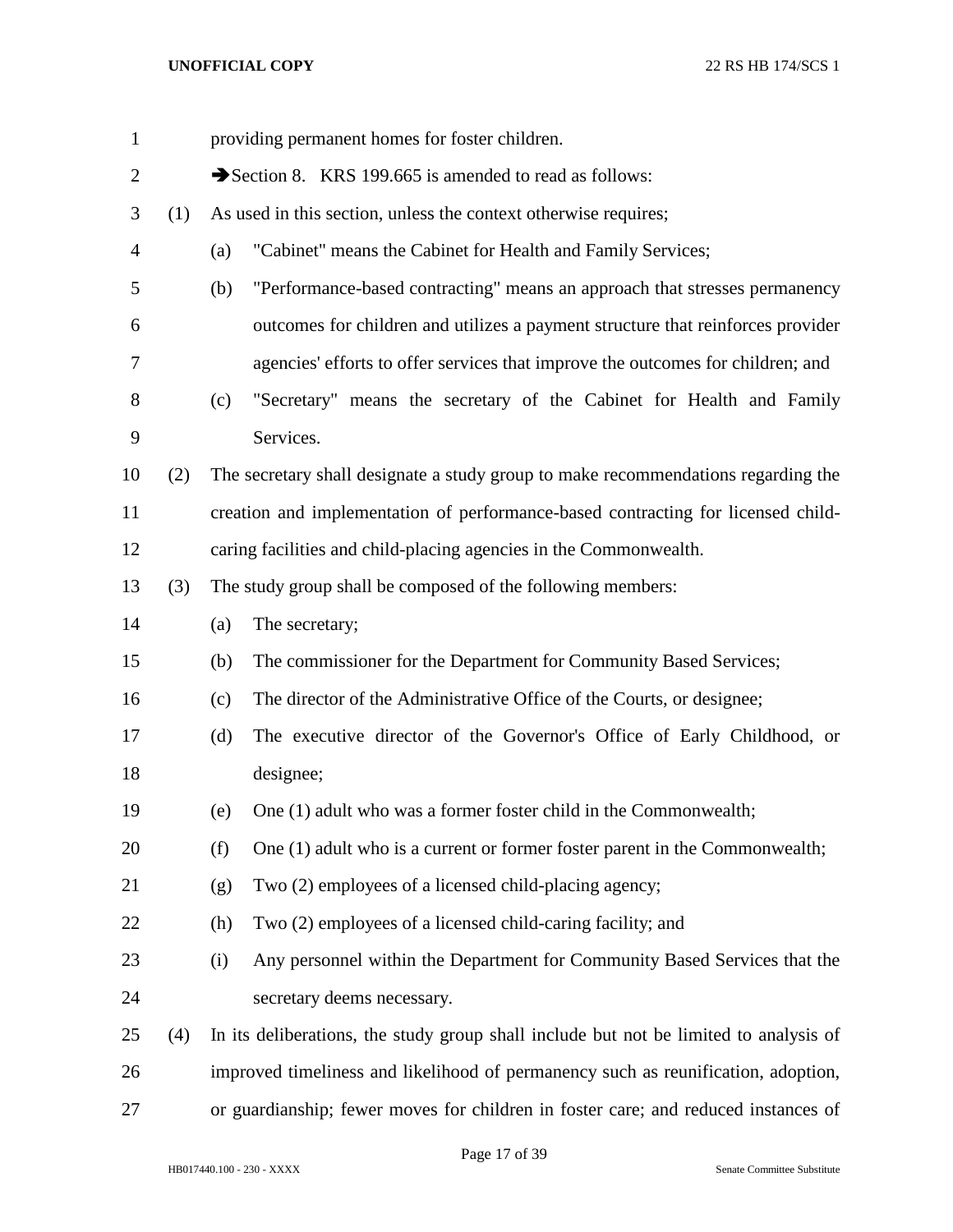| $\mathbf{1}$   |     | reentry into care.                                                                                |
|----------------|-----|---------------------------------------------------------------------------------------------------|
| $\mathbf{2}$   | (5) | The study group shall report its recommendations by December 1, 2018, to the                      |
| 3              |     | Governor <i>and</i> <sub>1</sub> , the Interim Joint Committees on Appropriations and Revenue and |
| $\overline{4}$ |     | Health and Welfare and Family Services and the Child Welfare Oversight and                        |
| 5              |     | Advisory Committee established in KRS 6.943. The study group shall cease to                       |
| 6              |     | operate after the delivery of the recommendations required by this subsection.                    |
| $\tau$         | (6) | By July 1, 2019, the cabinet shall:                                                               |
| 8              |     | Establish and implement performance-based contracting for licensed child-<br>(a)                  |
| 9              |     | caring facilities and child-placing agencies that contract with the department                    |
| 10             |     | for services; and                                                                                 |
| 11             |     | Apply and implement all standards, processes, and procedures established for<br>(b)               |
| 12             |     | performance-based contracting for licensed child-caring facilities and child-                     |
| 13             |     | placing agencies in accordance with paragraph (a) of this subsection to all                       |
| 14             |     | other cabinet-operated programs that are like those operated by child-caring                      |
| 15             |     | facilities and child-placing agencies.                                                            |
| 16             | (7) | The cabinet shall promulgate administrative regulations to implement this section.                |
| 17             |     | Section 9. KRS 199.8943 is amended to read as follows:                                            |
| 18             | (1) | As used in this section:                                                                          |
| 19             |     | "Federally funded time-limited employee" has the same meaning as in KRS<br>(a)                    |
| 20             |     | 18A.005;                                                                                          |
| 21             |     | (b)<br>"Primary school program" has the same meaning as in KRS 158.031(1); and                    |
| 22             |     | "Public-funded" means a program which receives local, state, or federal<br>(c)                    |
| 23             |     | funding.                                                                                          |
| 24             | (2) | The Early Childhood Advisory Council shall, in consultation with early care and                   |
| 25             |     | education providers, the Cabinet for Health and Family Services, and others,                      |
| 26             |     | including but not limited to child-care resource and referral agencies and family                 |

HB017440.100 - 230 - XXXX Senate Committee Substitute

Page 18 of 39

resource centers, Head Start agencies, and the Kentucky Department of Education,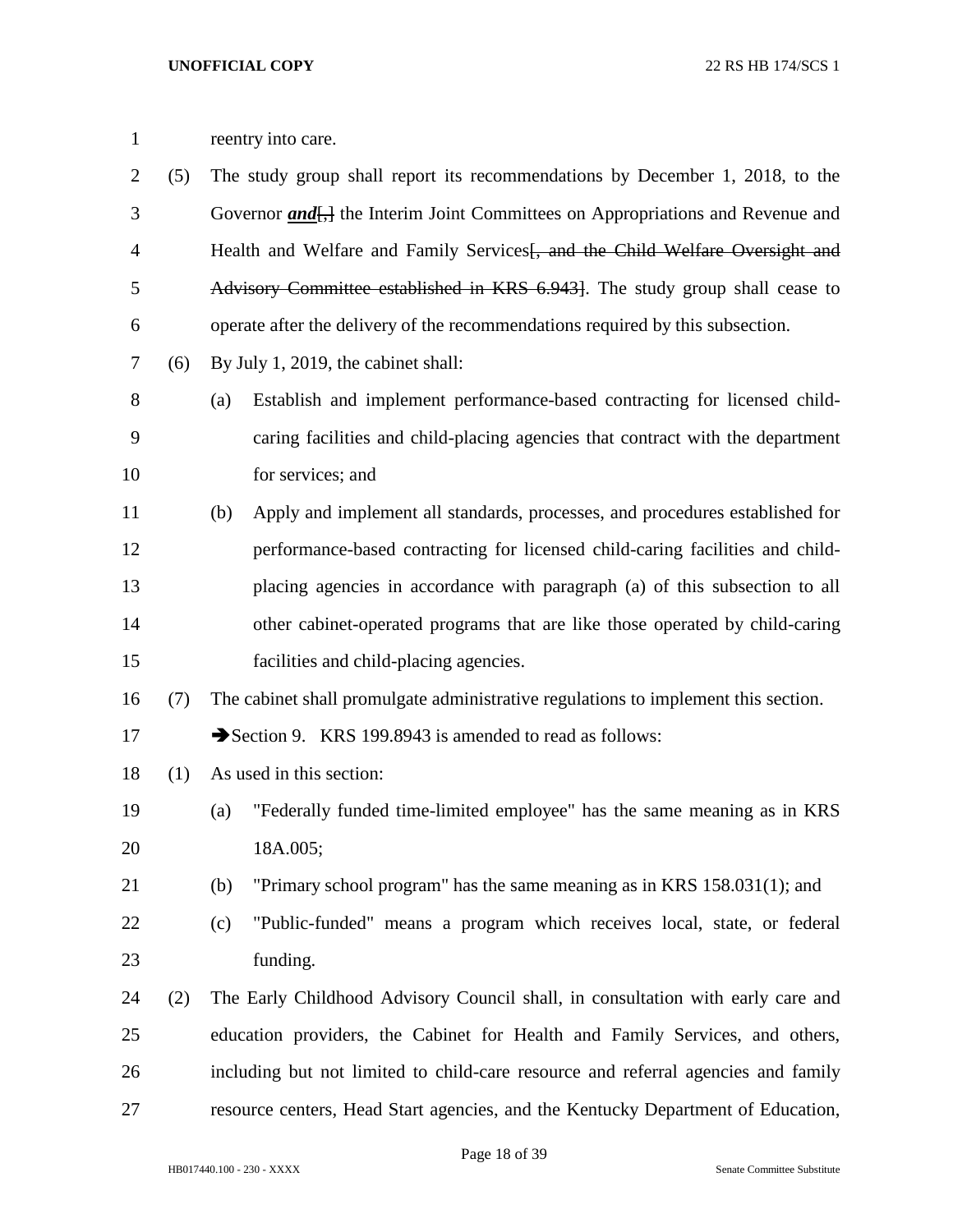| $\mathbf{1}$   |     |     | develop a quality-based graduated early care and education program rating system     |
|----------------|-----|-----|--------------------------------------------------------------------------------------|
| $\overline{2}$ |     |     | for public-funded licensed child-care and certified family child-care homes, public- |
| 3              |     |     | funded preschool, and Head Start, based on but not limited to:                       |
| $\overline{4}$ |     | (a) | Classroom and instructional quality;                                                 |
| 5              |     | (b) | Administrative and leadership practices;                                             |
| 6              |     | (c) | Staff qualifications and professional development; and                               |
| 7              |     | (d) | Family and community engagement.                                                     |
| 8              | (3) | (a) | The Cabinet for Health and Family Services shall, in consultation with the           |
| 9              |     |     | Early Childhood Advisory Council, promulgate administrative regulations in           |
| 10             |     |     | accordance with KRS Chapter 13A to implement the quality-based graduated             |
| 11             |     |     | early childhood rating system for public-funded child-care and certified family      |
| 12             |     |     | child-care homes developed under subsection (2) of this section.                     |
| 13             |     | (b) | The Kentucky Department of Education shall, in consultation with the Early           |
| 14             |     |     | Childhood Advisory Council, promulgate administrative regulations in                 |
| 15             |     |     | accordance with KRS Chapter 13A to implement the quality-based graduated             |
| 16             |     |     | early childhood rating system, developed under subsection (2) of this section,       |
| 17             |     |     | for public-funded preschool.                                                         |
| 18             |     | (c) | The administrative regulations promulgated in accordance with paragraphs (a)         |
| 19             |     |     | and (b) of this subsection shall include:                                            |
| 20             |     |     | Agency time frames of reviews for rating;<br>1.                                      |
| 21             |     |     | An appellate process under KRS Chapter 13B; and<br>2.                                |
| 22             |     |     | 3.<br>The ability of providers to request reevaluation for rating.                   |
| 23             | (4) |     | The quality-based early childhood rating system shall not be used for enforcement    |
| 24             |     |     | of compliance or in any punitive manner.                                             |
| 25             | (5) |     | The Early Childhood Advisory Council, in consultation with the Kentucky Center       |
| 26             |     |     | for Education and Workforce Statistics, the Kentucky Department of Education, and    |
| 27             |     |     | the Cabinet for Health and Family Services, shall report by October 1 of each year   |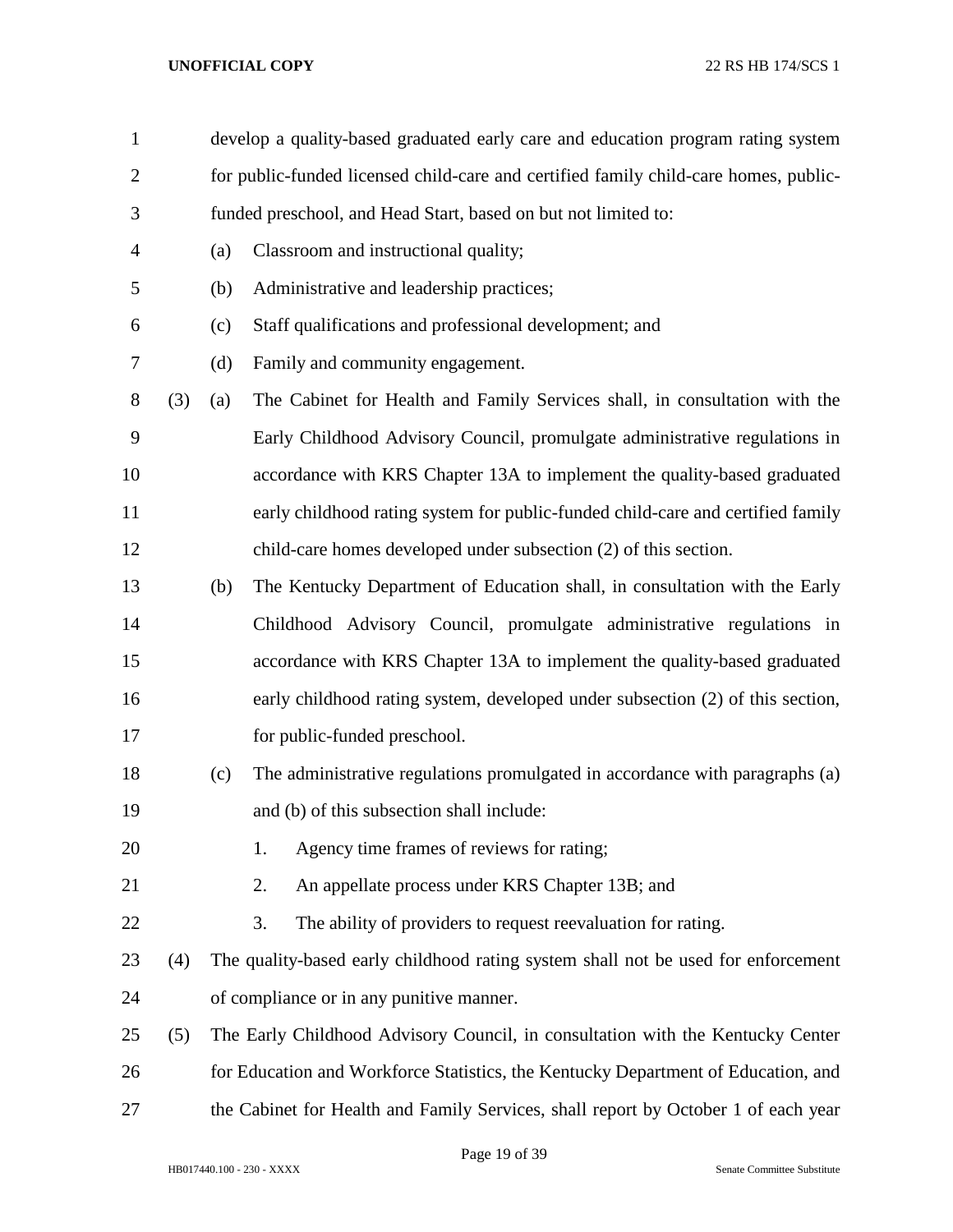| $\mathbf{1}$   |     | to the Interim Joint Committee on Education and the Child Welfare Oversight and      |
|----------------|-----|--------------------------------------------------------------------------------------|
| $\overline{2}$ |     | Advisory Committee established in KRS 6.9431 on the implementation of the            |
| 3              |     | quality-based graduated early childhood rating system. The report shall include the  |
| $\overline{4}$ |     | following quantitative performance measures as data becomes available:               |
| 5              |     | Program participation in the rating system;<br>(a)                                   |
| 6              |     | Ratings of programs by program type;<br>(b)                                          |
| 7              |     | Changes in student school-readiness measures;<br>(c)                                 |
| 8              |     | Longitudinal student cohort performance data tracked through student<br>(d)          |
| 9              |     | completion of the primary school program; and                                        |
| 10             |     | Long-term viability recommendations for sustainability at the end of the Race<br>(e) |
| 11             |     | to the Top-Early Learning Challenge grant.                                           |
| 12             | (6) | By November 1, 2017, the Early Childhood Advisory Council and the Cabinet for        |
| 13             |     | Health and Family Services shall report to the Interim Joint Committee on            |
| 14             |     | Education and the Interim Joint Committee on Health and Welfare<br>on                |
| 15             |     | recommendations and plans for sustaining program quality after the depletion of      |
| 16             |     | federal Race to the Top-Early Learning Challenge grant funds.                        |
| 17             | (7) | Any federally funded time-limited employee personnel positions created as a result   |
| 18             |     | of the federal Race to the Top-Early Learning Challenge grant shall be eliminated    |
| 19             |     | upon depletion of the grant funds.                                                   |
| 20             |     | Section 10. KRS 199.8983 is amended to read as follows:                              |
| 21             | (1) | There is hereby created the Kentucky Child Care Advisory Council to be composed      |
| 22             |     | of eighteen (18) members. The members appointed by the Governor shall serve a        |
| 23             |     | term of three (3) years. The appointed members of the council shall be               |
| 24             |     | geographically and culturally representative of the population of the                |
| 25             |     | Commonwealth. For administrative purposes, the council shall be attached to the      |
| 26             |     | department. The members shall be as follows:                                         |
| 27             |     | The commissioner of the department, or designee;<br>(a)                              |

Page 20 of 39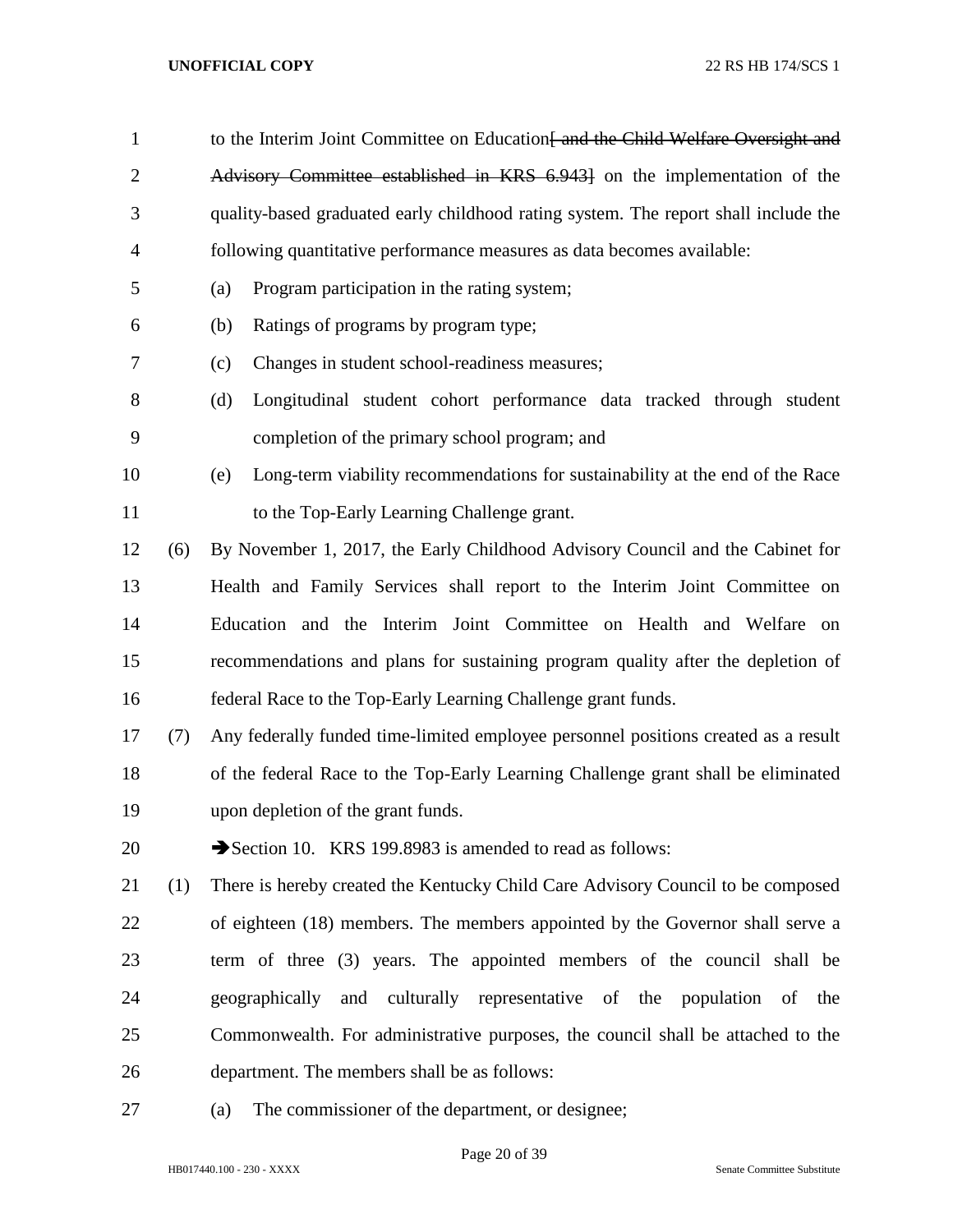| $\mathbf{1}$   |     | (b) | Four (4) members appointed by the Governor representing child-care center               |
|----------------|-----|-----|-----------------------------------------------------------------------------------------|
| $\overline{2}$ |     |     | providers licensed pursuant to this chapter;                                            |
| 3              |     | (c) | Two (2) members appointed by the Governor representing family child-care                |
| $\overline{4}$ |     |     | home providers licensed pursuant to this chapter;                                       |
| 5              |     | (d) | Three (3) members appointed by the Governor who are parents, de facto                   |
| 6              |     |     | custodians, guardians, or legal custodians of children receiving services from          |
| 7              |     |     | child-care centers or family child-care homes licensed pursuant to this                 |
| 8              |     |     | chapter;                                                                                |
| 9              |     | (e) | Three (3) members appointed by the Governor from the private sector who are             |
| 10             |     |     | knowledgeable about education, health, and development of children;                     |
| 11             |     | (f) | The director of the Division of Child Care within the department, or designee,          |
| 12             |     |     | as a nonvoting ex officio member;                                                       |
| 13             |     | (g) | The commissioner of education, Education and Workforce Development                      |
| 14             |     |     | Cabinet, or designee, as a nonvoting ex officio member;                                 |
| 15             |     | (h) | The executive director of the Governor's Office of Early Childhood, or                  |
| 16             |     |     | designee, as a nonvoting ex officio member;                                             |
| 17             |     | (i) | The commissioner of the Department for Public Health within the cabinet, or             |
| 18             |     |     | designee, as a nonvoting ex officio member; and                                         |
| 19             |     | (j) | The state fire marshal, Public Protection Cabinet, or designee, as a nonvoting          |
| 20             |     |     | ex officio member;                                                                      |
| 21             | (2) |     | The council shall have two $(2)$ co-chairpersons. One $(1)$ co-chairperson shall be the |
| 22             |     |     | commissioner of the department, or designee, and one (1) co-chairperson shall be        |
| 23             |     |     | elected by the voting members of the council.                                           |
| 24             | (3) |     | Members shall serve until a successor has been appointed. If a vacancy on the           |
| 25             |     |     | council occurs, the Governor shall appoint a replacement for the remainder of the       |
| 26             |     |     | unexpired term.                                                                         |
|                |     |     |                                                                                         |

(4) Members shall serve without compensation but shall be reimbursed for reasonable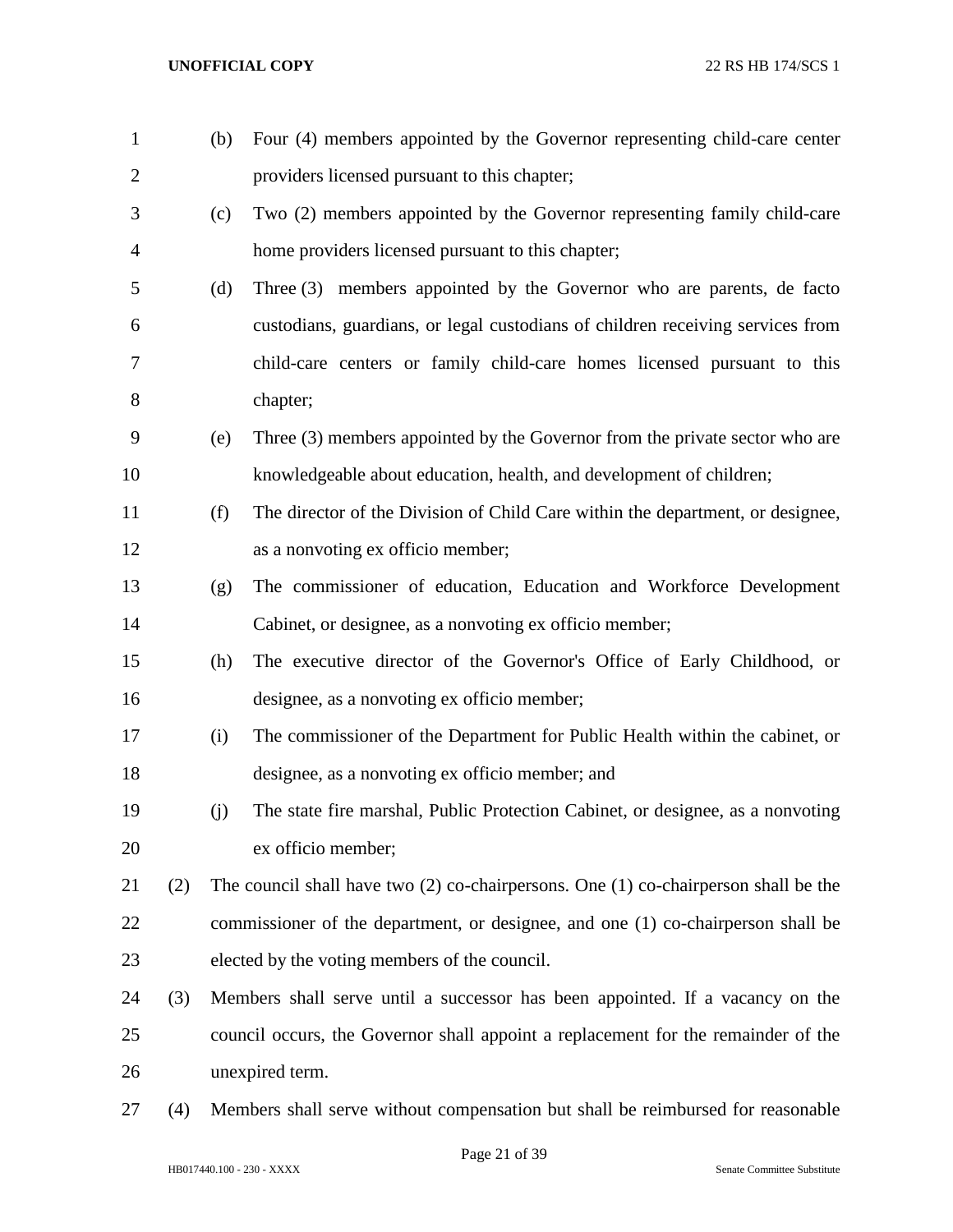| $\mathbf{1}$   |     | and necessary expenses in accordance with state travel expenses and reimbursement                |
|----------------|-----|--------------------------------------------------------------------------------------------------|
| $\overline{2}$ |     | administrative regulations.                                                                      |
| 3              | (5) | The council shall meet at least quarterly and at other times upon call of the co-                |
| 4              |     | chairpersons.                                                                                    |
| 5              | (6) | The council shall advise the cabinet on matters affecting the operations, funding,               |
| 6              |     | and licensing of child-care centers and family child-care homes. The council shall               |
| 7              |     | provide input and recommendations for ways to improve quality, access, and                       |
| 8              |     | outcomes.                                                                                        |
| 9              | (7) | The council shall make an annual report by December 1 that provides summaries                    |
| 10             |     | and recommendations to address the availability, affordability, accessibility, and               |
| 11             |     | quality of child care in the Commonwealth. A copy of the annual report shall be                  |
| 12             |     | provided to the secretary, the Governor, and the Legislative Research Commission $\frac{1}{2}$ , |
| 13             |     | and the Child Welfare Oversight and Advisory Committee established in KRS                        |
| 14             |     | $6.943$ .                                                                                        |
| 15             |     | Section 11. KRS 200.575 is amended to read as follows:                                           |
| 16             | (1) | As used in this section, unless the context otherwise requires:                                  |
| 17             |     | "Department" means the Department for Community Based Services; and<br>(a)                       |
| 18             |     | "Family preservation services" means programs that:<br>(b)                                       |
| 19             |     | 1.<br>Follow intensive, home-based service models with demonstrated                              |
| 20             |     | effectiveness in reducing or avoiding the need for out-of-home                                   |
| 21             |     | placement;                                                                                       |
| 22             |     | 2.<br>Provide such services that result in lower costs than would out-of-home                    |
| 23             |     | placement; and                                                                                   |
| 24             |     | 3.<br>Employ specially trained caseworkers who shall:                                            |
| 25             |     | Provide at least half of their services in the family's home or other<br>a.                      |
| 26             |     | natural community setting;                                                                       |
| 27             |     | Provide direct therapeutic services available twenty-four (24)<br>b.                             |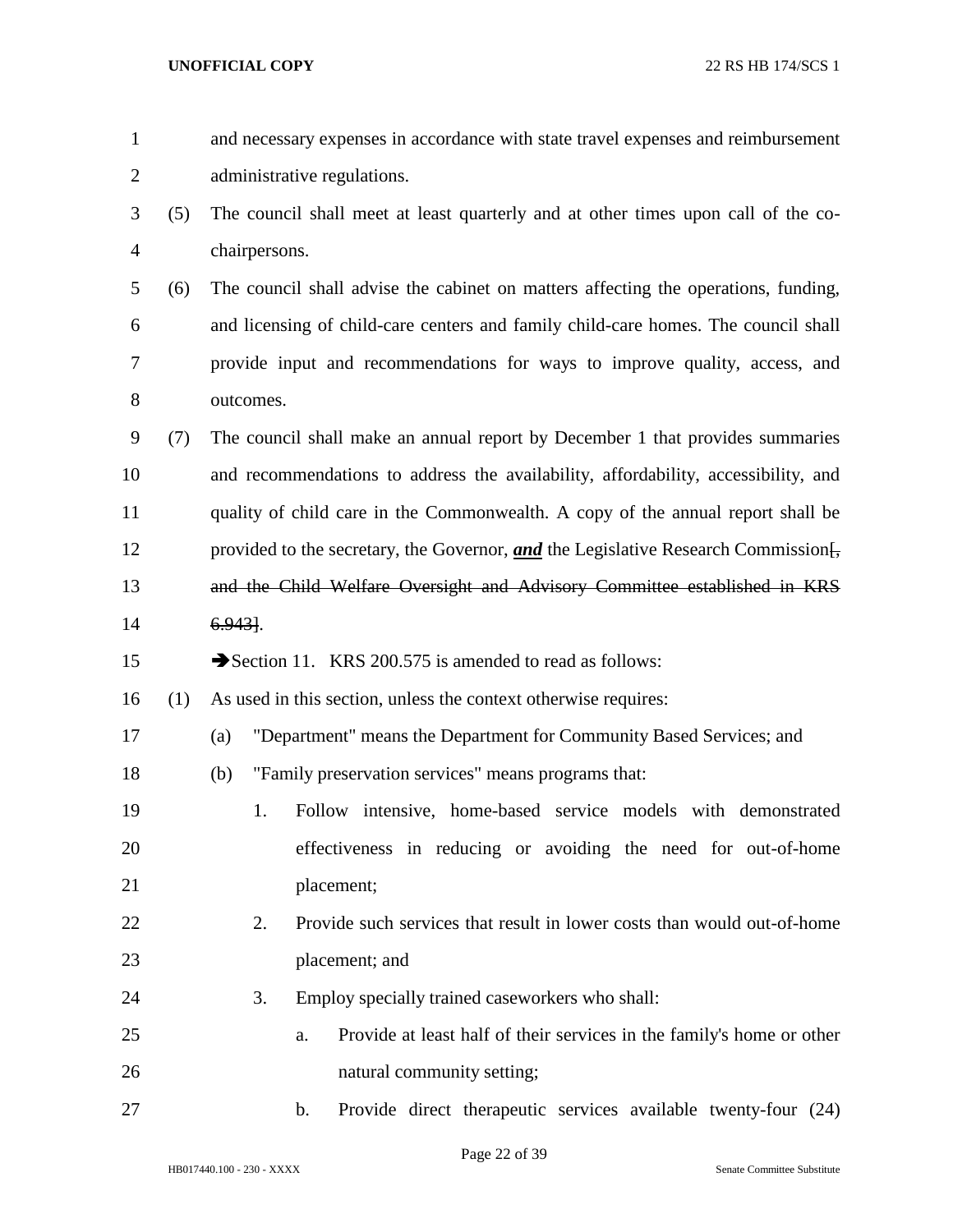| $\mathbf{1}$   |     | hours per day for a family;                                                         |
|----------------|-----|-------------------------------------------------------------------------------------|
| $\overline{2}$ |     | Aid in the solution of practical problems that contribute to family<br>c.           |
| 3              |     | stress so as to effect improved parental performance and enhanced                   |
| $\overline{4}$ |     | functioning of the family unit;                                                     |
| 5              |     | Arrange for additional assistance, including but not limited to<br>d.               |
| 6              |     | housing, child care, education, and job training, emergency cash                    |
| $\tau$         |     | grants, state and federally funded public assistance, and other basic               |
| 8              |     | support needs; and                                                                  |
| 9              |     | Supervise any paraprofessionals or "family aides" made available<br>e.              |
| 10             |     | to provide specialized services or skills to manage everyday                        |
| 11             |     | problems and better provide and care for children.                                  |
| 12             | (2) | The department shall be the lead administrative agency for family preservation      |
| 13             |     | services and may receive funding for the implementation of these services. The      |
| 14             |     | department shall:                                                                   |
| 15             |     | Provide the coordination of and planning for the implementation of family<br>(a)    |
| 16             |     | preservation services;                                                              |
| 17             |     | Provide standards for family preservation services programs;<br>(b)                 |
| 18             |     | Monitor these services to ensure they meet measurable standards of<br>(c)           |
| 19             |     | performance as set forth in state law and as developed by the department; and       |
| 20             |     | Provide the initial training and approve any ongoing training required by<br>(d)    |
| 21             |     | providers of family preservation services.                                          |
| 22             | (3) | The department may provide family preservation services directly or may contract    |
| 23             |     | to provide these services. In the event the department provides family preservation |
| 24             |     | services with state caseworkers, those caseworkers and cases shall be excluded for  |
| 25             |     | the overall caseworker or case averages provided on a quarterly basis to the        |
| 26             |     | Legislative Research Commission and the Governor's office under KRS 199.461.        |
| 27             |     | Family preservation services caseworkers and cases shall be included in the report  |

Page 23 of 39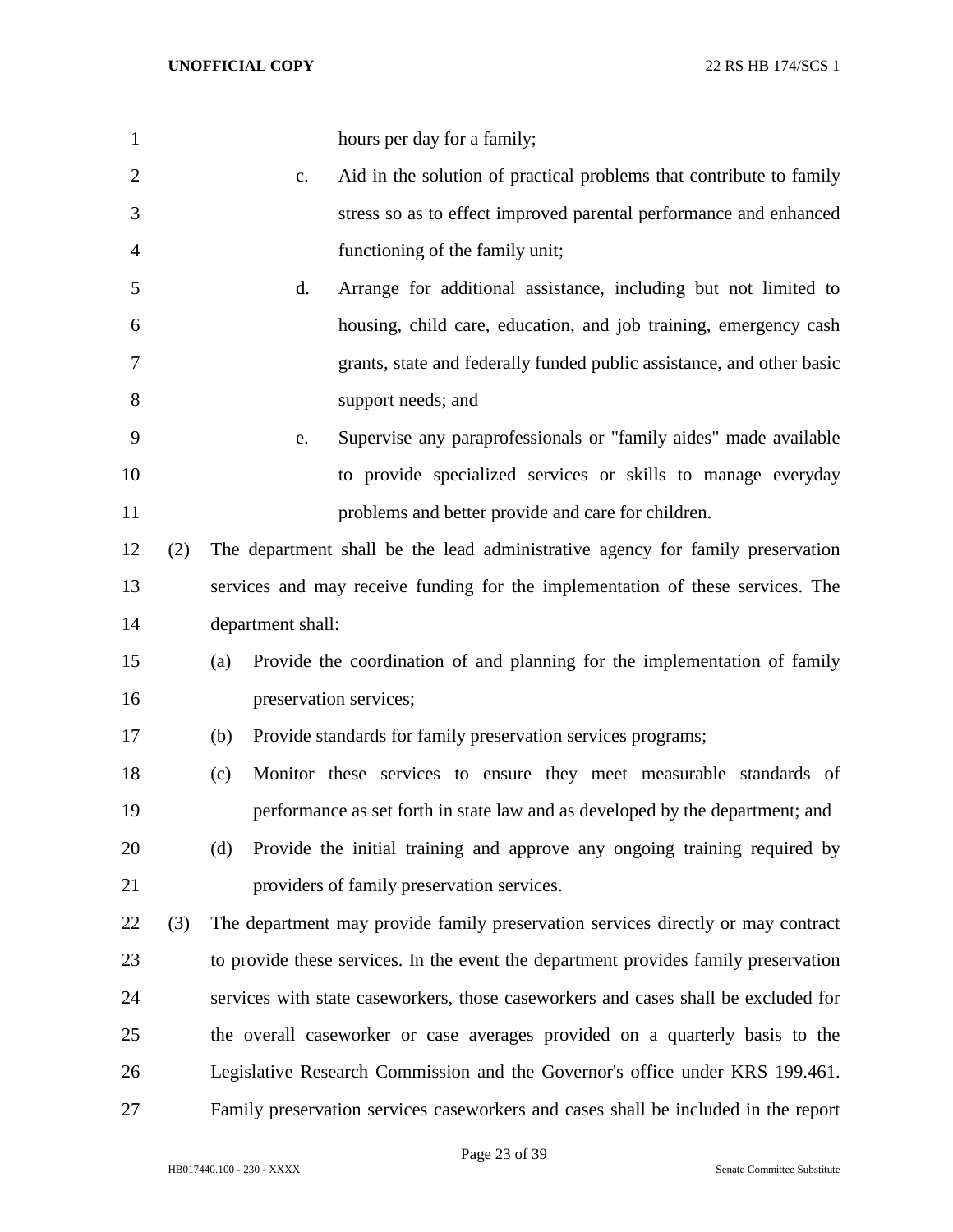as a separate category. (4) If the department contracts to provide family preservation services, the contract shall include: (a) Requirements for acceptance of any client referred by the department for family preservation services; (b) Caseload standards per caseworker; (c) Provision of twenty-four (24) hour crisis intervention services to families served by the program; (d) Minimum initial and ongoing training standards for family preservation services staff; and (e) Internal programmatic evaluation and cooperation with external evaluation as directed by the department. (5) Family preservation services shall be provided only to those children who are at actual, imminent risk of out-of-home placement: (a) Who are at risk of commitment as dependent, abused, or neglected; (b) Who are emotionally disturbed; and (c) Whose families are in conflict such that they are unable to exercise reasonable control of the child. (6) Families in which children are at risk of recurring sexual abuse perpetrated by a member of their immediate household who remains in close physical proximity to the victim or whose continued safety from recurring abuse cannot be reasonably ensured, shall not be eligible for family preservation services. (7) The implementation of family preservation services shall be limited to those situations where protection can be ensured for children, families, and the community. (8) The provision of family preservation services to a family shall constitute a reasonable effort by the Cabinet for Health and Family Services to prevent the

Page 24 of 39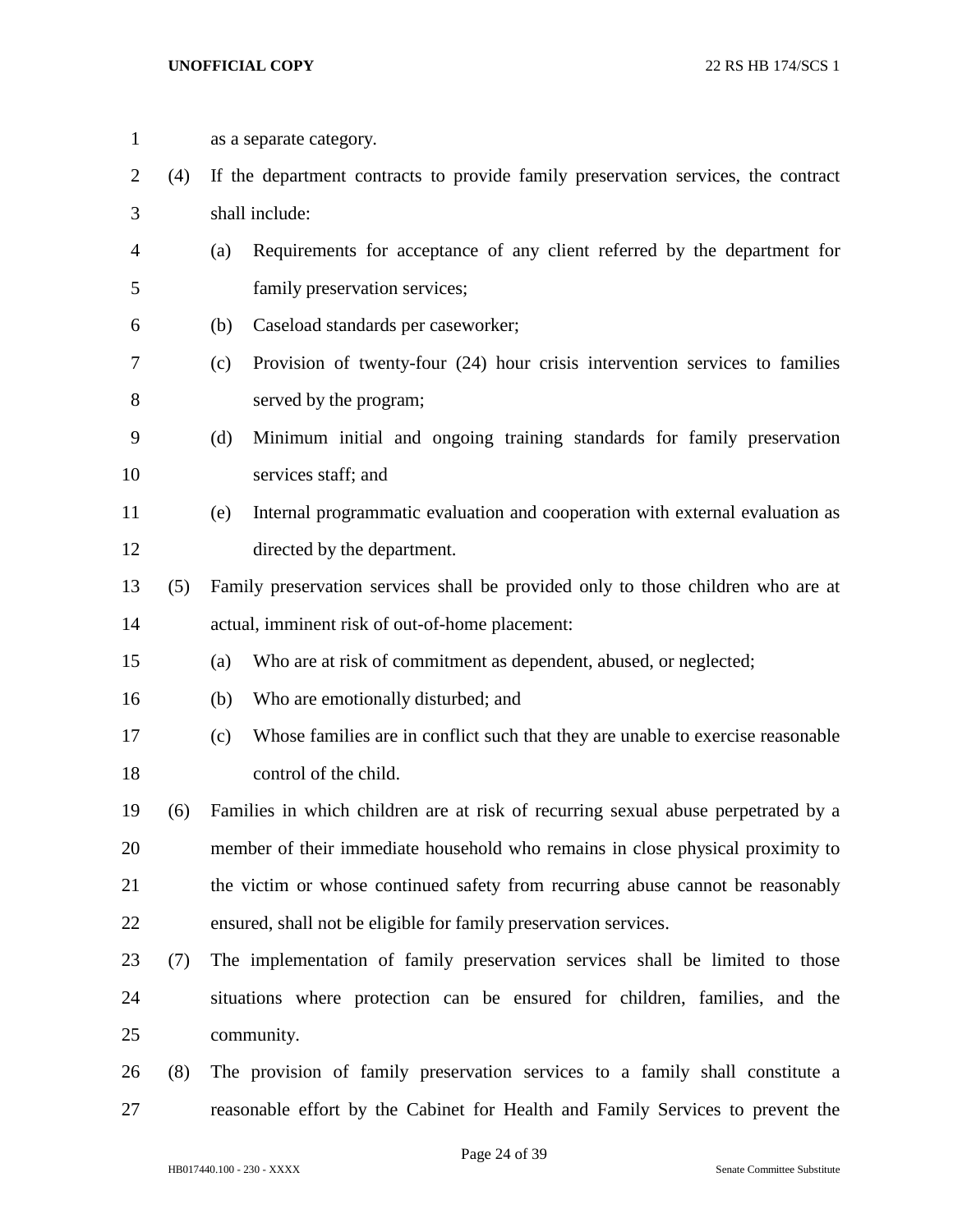- removal of a child from the child's home under KRS 620.140, provided that the family has received timely access to other services from the Cabinet for Health and Family Services for which the family is eligible.
- (9) Acceptance of family preservation services shall not be considered an admission to any allegation that initiated the investigation of the family, nor shall refusal of family preservation services be considered as evidence in any proceeding except where the issue is whether the Cabinet for Health and Family Services has made reasonable efforts to prevent removal of a child.
- (10) No family preservation services program shall compel any family member to engage in any activity or refrain from any activity, which is not reasonably related to remedying any condition that gave rise, or which could reasonably give rise, to any finding of child abuse, neglect, or dependency.
- (11) The commissioner of the department shall conduct and submit to the *Legislative Research Commission*[Child Welfare Oversight and Advisory Committee established in KRS 6.943,] an annual evaluation of the family preservation services, which shall include the following:
- (a) The number of families receiving family preservation services, the number of children in those families, and the number of children in those families who would have been placed in out-of-home care if the family preservation services had not be available;
- (b) Among those families receiving family preservation services, the number of 22 children placed outside the home;
- (c) The average cost per family of providing family preservation services;
- (d) The number of children who remain reunified with their families six (6) months and one (1) year after completion of the family preservation services; and
- (e) An overall evaluation of the progress of family preservation services programs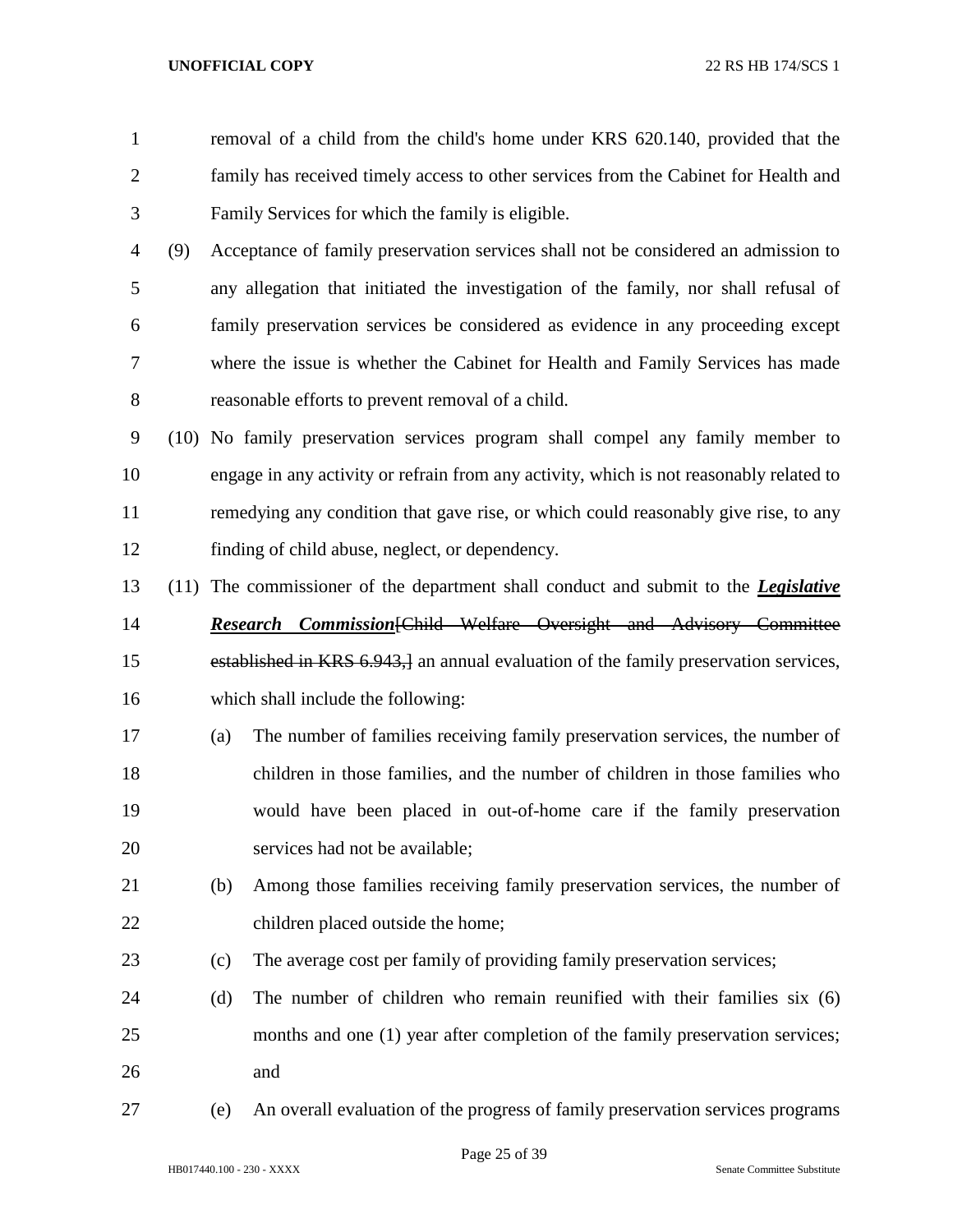| $\mathbf{1}$   |     | during the preceding year, recommendations for improvements in the delivery              |
|----------------|-----|------------------------------------------------------------------------------------------|
| $\overline{2}$ |     | of this service, and a plan for the continued development of family                      |
| 3              |     | preservation services to ensure progress towards statewide availability.                 |
| $\overline{4}$ |     | (12) Nothing in this section shall prohibit the department from developing other in-home |
| 5              |     | services in accordance with its statutory authority to promulgate administrative         |
| 6              |     | regulations in accordance with KRS Chapter 13A or to enter into contractual              |
| 7              |     | arrangements in accordance with KRS Chapter 45.                                          |
| 8              |     | Section 12. KRS 211.684 is amended to read as follows:                                   |
| 9              | (1) | For the purposes of KRS Chapter 211:                                                     |
| 10             |     | "Child fatality" means the death of a person under the age of eighteen (18)<br>(a)       |
| 11             |     | years;                                                                                   |
| 12             |     | "Local child and maternal fatality response team" and "local team" means a<br>(b)        |
| 13             |     | community team composed of representatives of agencies, offices, and                     |
| 14             |     | institutions that investigate child and maternal deaths, including but not               |
| 15             |     | limited to, coroners, social service workers, medical professionals, law                 |
| 16             |     | enforcement officials, and Commonwealth's and county attorneys; and                      |
| 17             |     | "Maternal fatality" means the death of a woman within one (1) year of giving<br>(c)      |
| 18             |     | birth.                                                                                   |
| 19             | (2) | The Department for Public Health may establish a state child and maternal fatality       |
| 20             |     | review team. The state team may include representatives of public health, social         |
| 21             |     | services, law enforcement, prosecution, coroners, health-care providers, and other       |
| 22             |     | agencies or professions deemed appropriate by the commissioner of the department.        |
| 23             | (3) | If a state team is created, the duties of the state team may include the following:      |
| 24             |     | Develop and distribute a model protocol for local child and maternal fatality<br>(a)     |
| 25             |     | response teams for the investigation of child and maternal fatalities;                   |
| 26             |     | Facilitate the development of local child and maternal fatality response teams<br>(b)    |
| 27             |     | which may include, but is not limited to, providing joint training opportunities         |

Page 26 of 39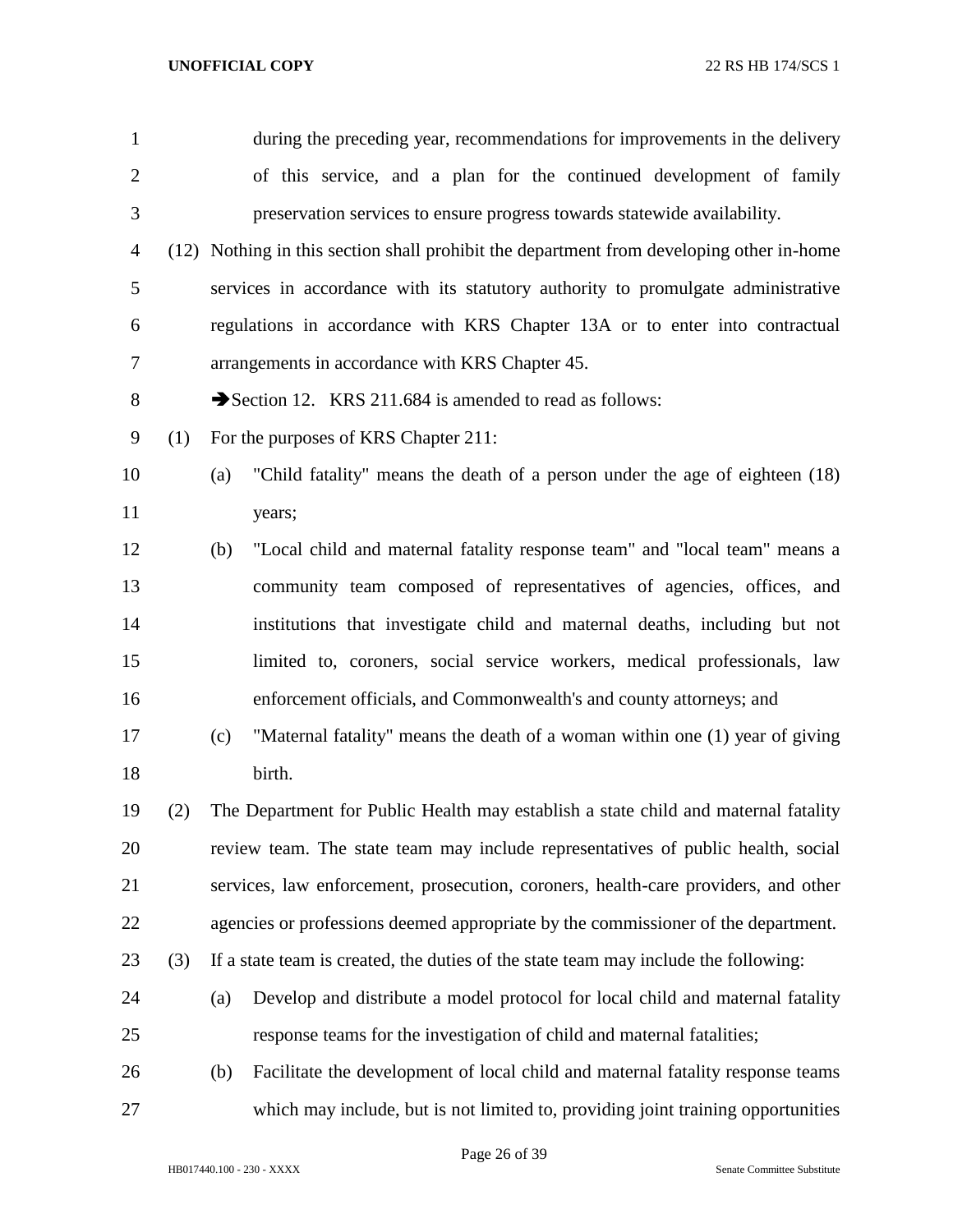and, upon request, providing technical assistance;

(c) Review and approve local protocols prepared and submitted by local teams;

- (d) Receive data and information on child and maternal fatalities and analyze the information to identify trends, patterns, and risk factors;
- (e) Evaluate the effectiveness of prevention and intervention strategies adopted; and

 (f) Recommend changes in state programs, legislation, administrative regulations, policies, budgets, and treatment and service standards which may facilitate strategies for prevention and reduce the number of child and maternal fatalities.

 (4) The department shall prepare an annual report to be submitted no later than 12 November 1 of each year to the Governor<del>, the Child Welfare Oversight and</del> Advisory Committee established in KRS 6.943], the Interim Joint Committee on Health, Welfare, and Family Services, the Chief Justice of the Kentucky Supreme Court, and to be made available to the citizens of the Commonwealth. The report shall include a statistical analysis, that include the demographics of race, income, and geography, of the incidence and causes of child and maternal fatalities in the Commonwealth during the past fiscal year and recommendations for action. The report shall not include any information which would identify specific child and maternal fatality cases.

21 Section 13. KRS 605.120 is amended to read as follows:

 (1) The cabinet is authorized to expend available funds to provide for the board, lodging, and care of children who would otherwise be placed in foster care or who are placed by the cabinet in a foster home or boarding home, or may arrange for payments or contributions by any local governmental unit, or public or private agency or organization, willing to make payments or contributions for such purpose. The cabinet may accept any gift, devise, or bequest made to it for its purposes.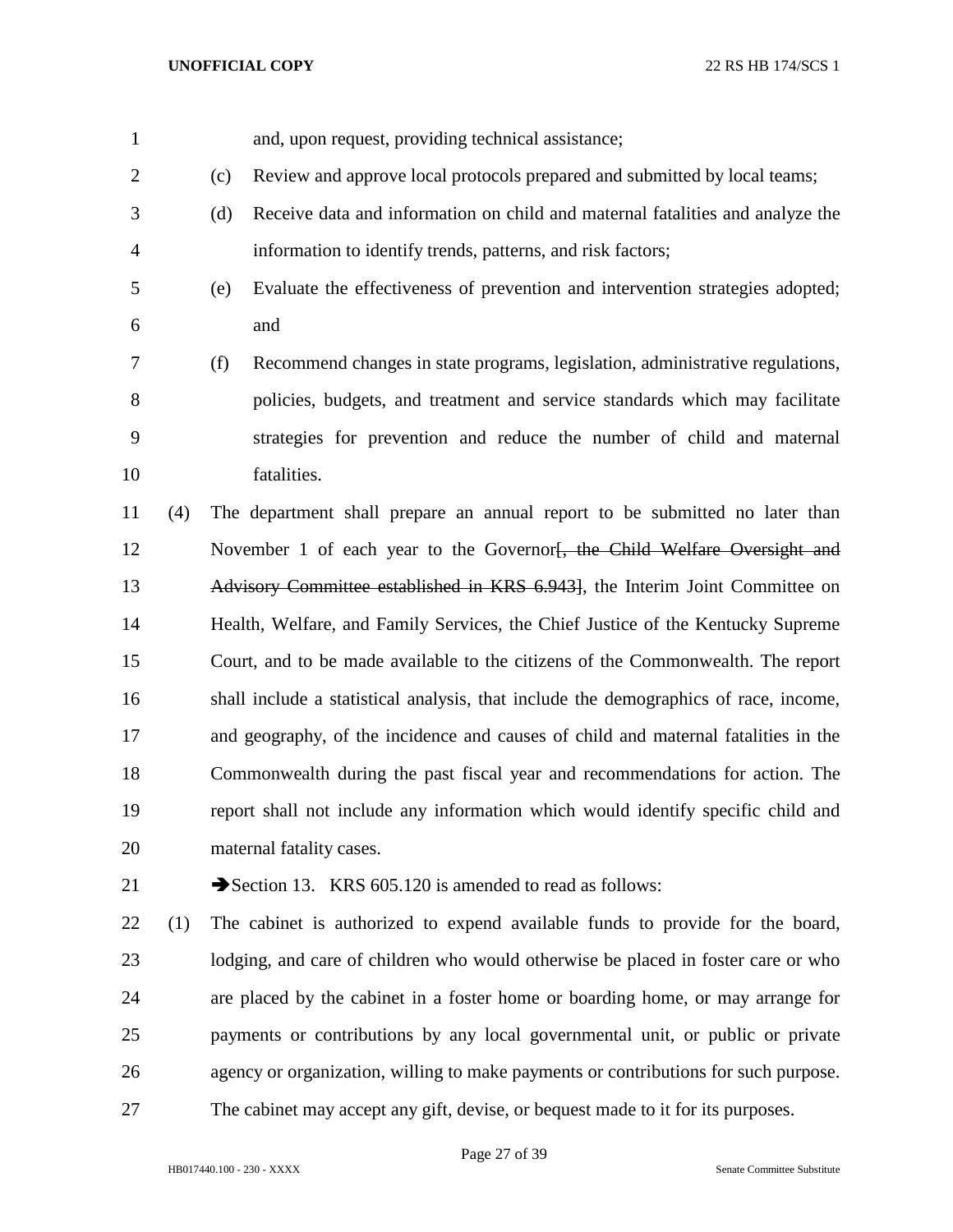(2) The cabinet shall establish a reimbursement system, within existing appropriation amounts, for foster parents that comes as close as possible to meeting the actual cost of caring for foster children. The cabinet shall consider providing additional reimbursement for foster parents who obtain additional training, and foster parents who have served for an extended period of time. In establishing a reimbursement system, the cabinet shall, to the extent possible within existing appropriation amounts, address the additional cost associated with providing care to children with exceptional needs.

 (3) The cabinet shall review reimbursement rates paid to foster parents and shall issue a report upon request comparing the rates paid by Kentucky to the figures presented in the Expenditures on Children by Families Annual Report prepared by the United States Department of Agriculture and the rates paid to foster parents by other states. To the extent that funding is available, reimbursement rates paid to foster parents shall be increased on an annual basis to reflect cost of living increases.

 (4) The cabinet is encouraged to develop pilot projects both within the state system and in collaboration with private child caring agencies to test alternative delivery systems and nontraditional funding mechanisms.

- (5) (a) The cabinet shall track and analyze data on relative and fictive kin caregiver placements. The data shall include but not be limited to:
- 1. Demographic data on relative and fictive kin caregivers and children in 21 their care;
- 2. Custodial options selected by the relative and fictive kin caregivers;
- 3. Services provisioned to relative and fictive kin caregivers and children in their care; and
- 4. Permanency benchmarks and outcomes for relative and fictive kin caregiver placements.
- 

(b) By September 30, 2020, and upon request thereafter, the cabinet shall submit a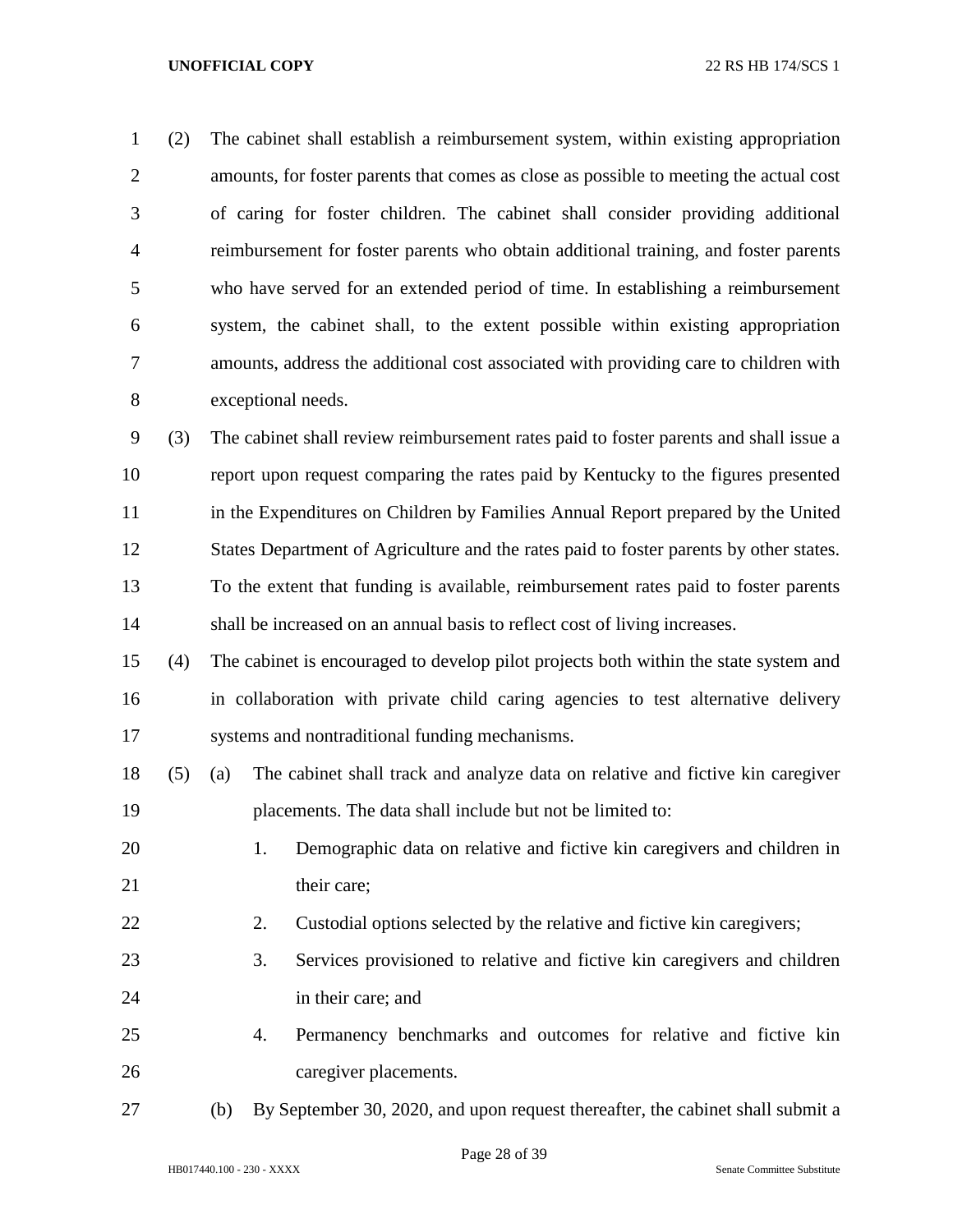| $\mathbf{1}$   |     |       | report to the Governor, the Chief Justice of the Supreme Court, and the                   |
|----------------|-----|-------|-------------------------------------------------------------------------------------------|
| $\overline{2}$ |     |       | director of the Legislative Research Commission for distribution to the Ethild            |
| 3              |     |       | Welfare Oversight and Advisory Committee and the Interim Joint Committee                  |
| $\overline{4}$ |     |       | on Health and Welfare and Family Services relating to the data tracking and               |
| 5              |     |       | analysis established in this subsection.                                                  |
| 6              | (6) |       | Foster parents shall have the authority, unless the cabinet determines that the child's   |
| 7              |     |       | religion, race, ethnicity, or national origin prevents it, to make decisions regarding    |
| 8              |     |       | haircuts and hairstyles for foster children who are in their care for thirty (30) days or |
| 9              |     | more. |                                                                                           |
| 10             |     |       | Section 14. KRS 620.055 is amended to read as follows:                                    |
| 11             | (1) |       | An external child fatality and near fatality review panel is hereby created and           |
| 12             |     |       | established for the purpose of conducting comprehensive reviews of child fatalities       |
| 13             |     |       | and near fatalities, reported to the Cabinet for Health and Family Services,              |
| 14             |     |       | suspected to be a result of abuse or neglect. The panel shall be attached to the          |
| 15             |     |       | Justice and Public Safety Cabinet for staff and administrative purposes.                  |
| 16             | (2) |       | The external child fatality and near fatality review panel shall be composed of the       |
| 17             |     |       | following five $(5)$ ex officio nonvoting members and fifteen $(15)$ voting members:      |
| 18             |     | (a)   | The chairperson of the House Health and Welfare Committee of the Kentucky                 |
| 19             |     |       | General Assembly, who shall be an ex officio nonvoting member;                            |
| 20             |     | (b)   | The chairperson of the Senate Health and Welfare Committee of the Kentucky                |
| 21             |     |       | General Assembly, who shall be an ex officio nonvoting member;                            |
| 22             |     | (c)   | The commissioner of the Department for Community Based Services, who                      |
| 23             |     |       | shall be an ex officio nonvoting member;                                                  |
| 24             |     | (d)   | The commissioner of the Department for Public Health, who shall be an ex                  |
| 25             |     |       | officio nonvoting member;                                                                 |
| 26             |     | (e)   | A family court judge selected by the Chief Justice of the Kentucky Supreme                |
| 27             |     |       | Court, who shall be an ex officio nonvoting member;                                       |

Page 29 of 39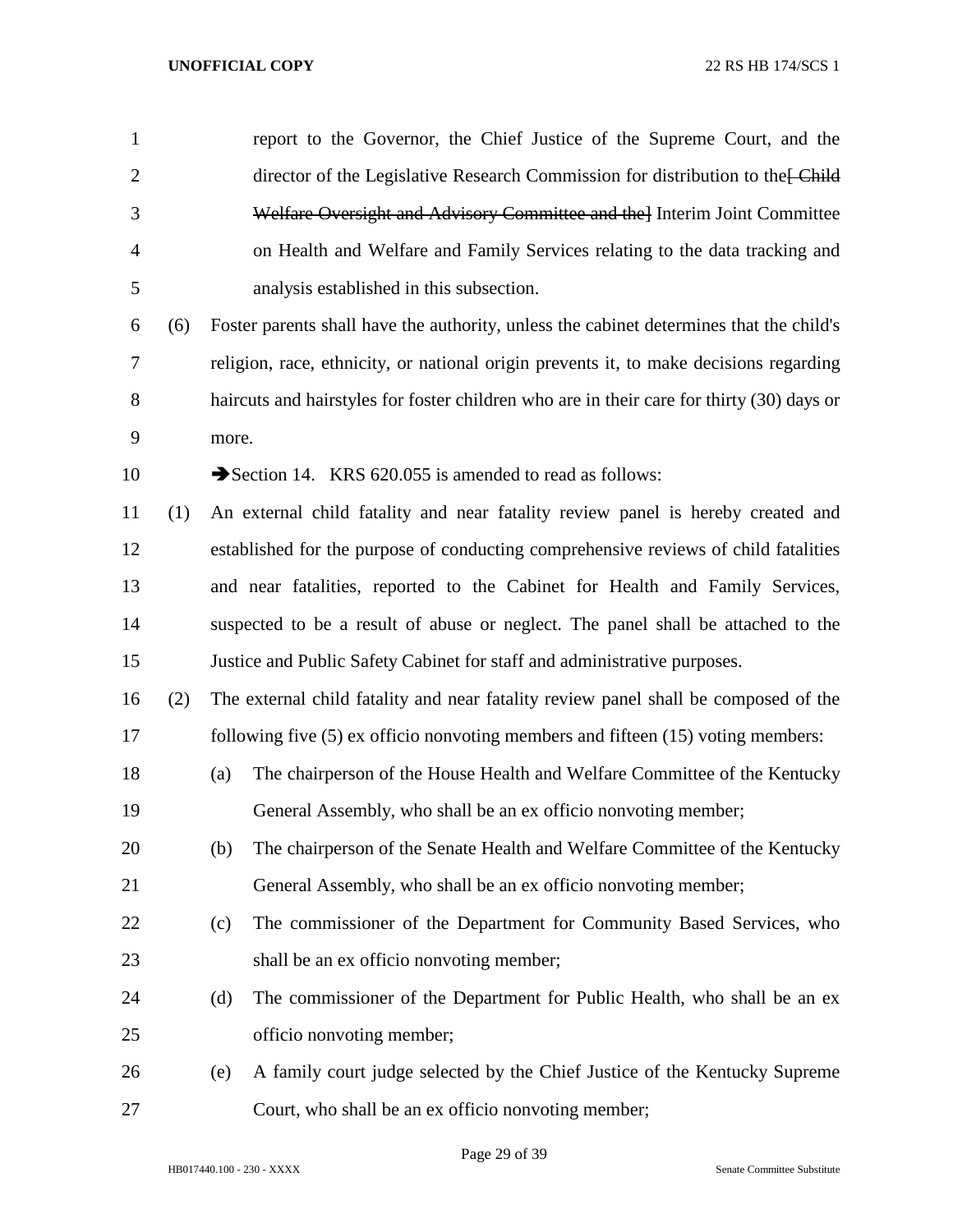(f) A pediatrician from the University of Kentucky's Department of Pediatrics who is licensed and experienced in forensic medicine relating to child abuse and neglect to be selected by the Attorney General from a list of three (3) names provided by the dean of the University of Kentucky School of Medicine; (g) A pediatrician from the University of Louisville's Department of Pediatrics who is licensed and experienced in forensic medicine relating to child abuse and neglect to be selected by the Attorney General from a list of three (3) names provided by the dean of the University of Louisville School of Medicine; (h) The state medical examiner or designee; (i) A court-appointed special advocate (CASA) program director to be selected by the Attorney General from a list of three (3) names provided by the 14 Kentucky CASA Association; (j) A peace officer with experience investigating child abuse and neglect fatalities and near fatalities to be selected by the Attorney General from a list of three (3) names provided by the commissioner of the Kentucky State Police; (k) A representative from Prevent Child Abuse Kentucky, Inc. to be selected by the Attorney General from a list of three (3) names provided by the president of the Prevent Child Abuse Kentucky, Inc. board of directors; (l) A practicing local prosecutor to be selected by the Attorney General; (m) The executive director of the Kentucky Domestic Violence Association or the executive director's designee; (n) The chairperson of the State Child Fatality Review Team established in accordance with KRS 211.684 or the chairperson's designee; (o) A practicing social work clinician to be selected by the Attorney General from a list of three (3) names provided by the Board of Social Work;

Page 30 of 39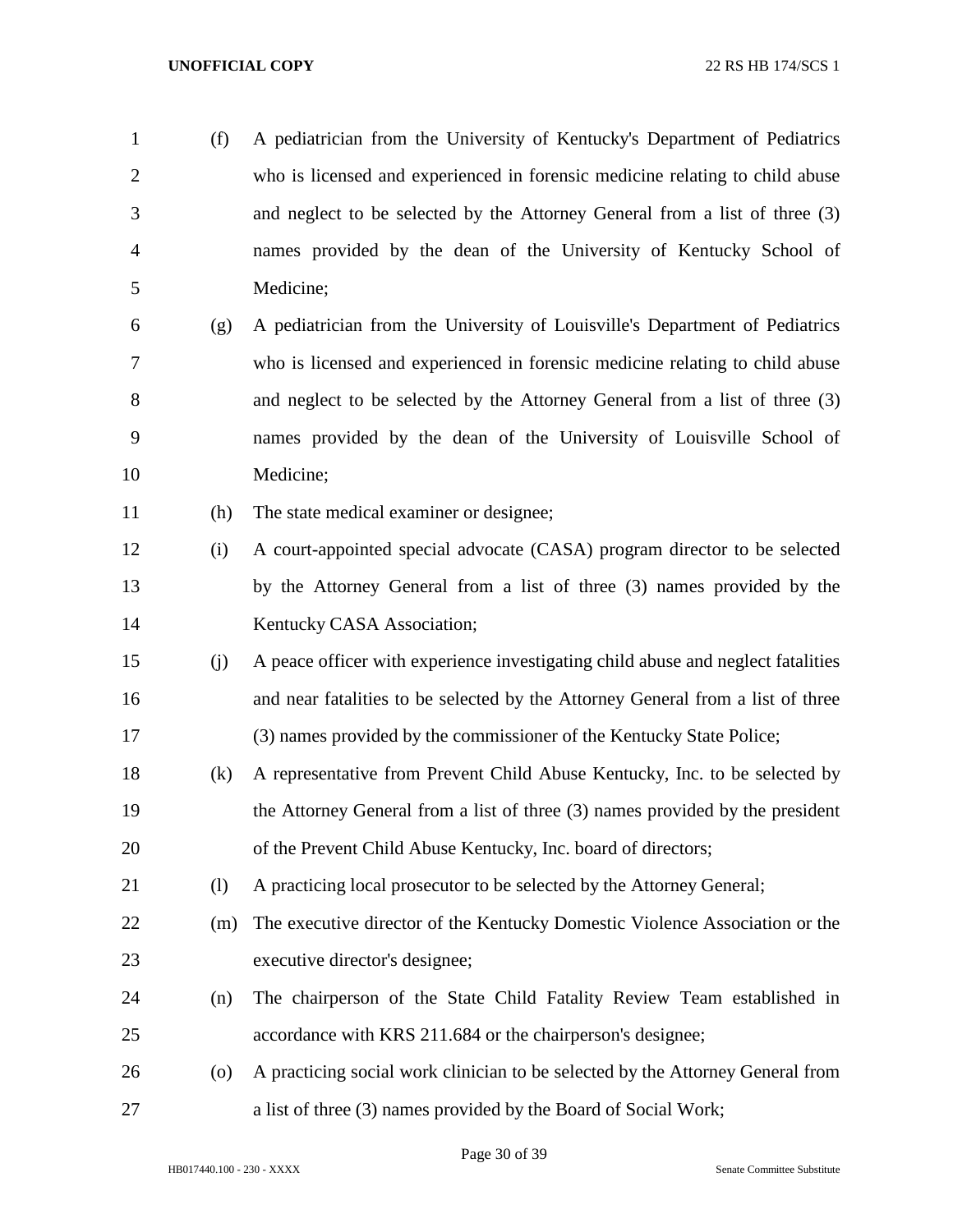(p) A practicing addiction counselor to be selected by the Attorney General from a list of three (3) names provided by the Kentucky Association of Addiction Professionals; (q) A representative from the family resource and youth service centers to be selected by the Attorney General from a list of three (3) names submitted by the Cabinet for Health and Family Services; (r) A representative of a community mental health center to be selected by the Attorney General from a list of three (3) names provided by the Kentucky Association of Regional Mental Health and Mental Retardation Programs, 10 Inc.; (s) A member of a citizen foster care review board selected by the Chief Justice of the Kentucky Supreme Court; and (t) An at-large representative who shall serve as chairperson to be selected by the Secretary of State. (3) (a) By August 1, 2013, the appointing authority or the appointing authorities, as the case may be, shall have appointed panel members. Initial terms of members, other than those serving ex officio, shall be staggered to provide continuity. Initial appointments shall be: five (5) members for terms of one (1) year, five (5) members for terms of two (2) years, and five (5) members for terms of three (3) years, these terms to expire, in each instance, on June 30 and thereafter until a successor is appointed and accepts appointment. (b) Upon the expiration of these initial staggered terms, successors shall be appointed by the respective appointing authorities, for terms of two (2) years, and until successors are appointed and accept their appointments. Members shall be eligible for reappointment. Vacancies in the membership of the panel shall be filled in the same manner as the original appointments.

(c) At any time, a panel member shall recuse himself or herself from the review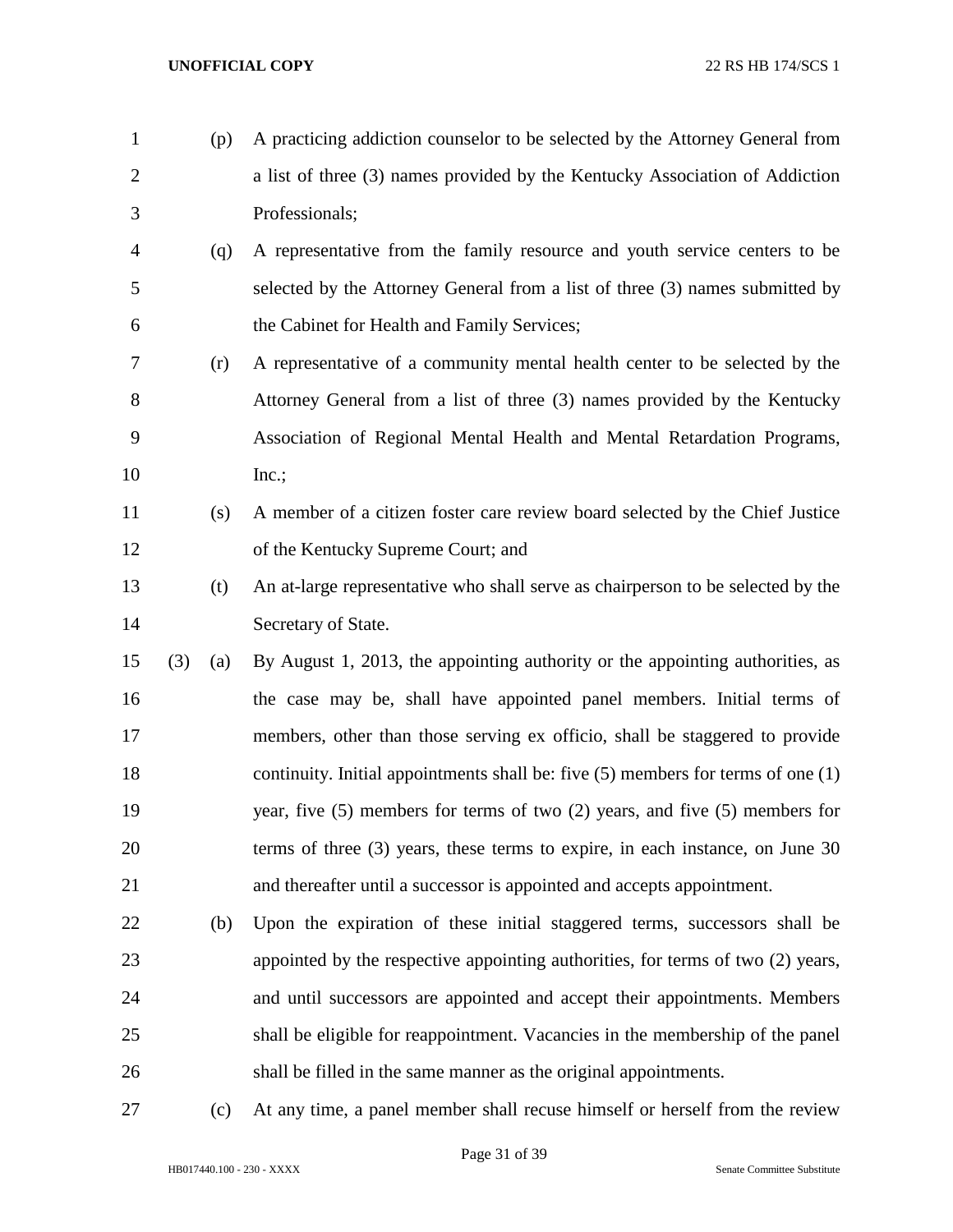| $\mathbf{1}$   |     |     | of a case if the panel member believes he or she has a personal or private            |
|----------------|-----|-----|---------------------------------------------------------------------------------------|
| $\overline{2}$ |     |     | conflict of interest.                                                                 |
| 3              |     | (d) | If a voting panel member is absent from two $(2)$ or more consecutive,                |
| $\overline{4}$ |     |     | regularly scheduled meetings, the member shall be considered to have                  |
| 5              |     |     | resigned and shall be replaced with a new member in the same manner as the            |
| 6              |     |     | original appointment.                                                                 |
| 7              |     | (e) | If a voting panel member is proven to have violated subsection (13) of this           |
| 8              |     |     | section, the member shall be removed from the panel, and the member shall             |
| 9              |     |     | be replaced with a new member in the same manner as the original                      |
| 10             |     |     | appointment.                                                                          |
| 11             | (4) |     | The panel shall meet at least quarterly and may meet upon the call of the             |
| 12             |     |     | chairperson of the panel.                                                             |
| 13             | (5) |     | Members of the panel shall receive no compensation for their duties related to the    |
| 14             |     |     | panel, but may be reimbursed for expenses incurred in accordance with state           |
| 15             |     |     | guidelines and administrative regulations.                                            |
| 16             | (6) |     | Each panel member shall be provided copies of all information set out in this         |
| 17             |     |     | subsection, including but not limited to records and information, upon request, to be |
| 18             |     |     | gathered, unredacted, and submitted to the panel within thirty (30) days by the       |
| 19             |     |     | Cabinet for Health and Family Services from the Department for Community Based        |
| 20             |     |     | Services or any agency, organization, or entity involved with a child subject to a    |
| 21             |     |     | fatality or near fatality:                                                            |
| 22             |     | (a) | Cabinet for Health and Family Services records and documentation regarding            |
| 23             |     |     | the deceased or injured child and his or her caregivers, residents of the home,       |
| 24             |     |     | and persons supervising the child at the time of the incident that include all        |
| 25             |     |     | records and documentation set out in this paragraph:                                  |
| 26             |     |     | All prior and ongoing investigations, services, or contacts;<br>1.                    |
| 27             |     |     | Any and all records of services to the family provided by agencies or<br>2.           |

Page 32 of 39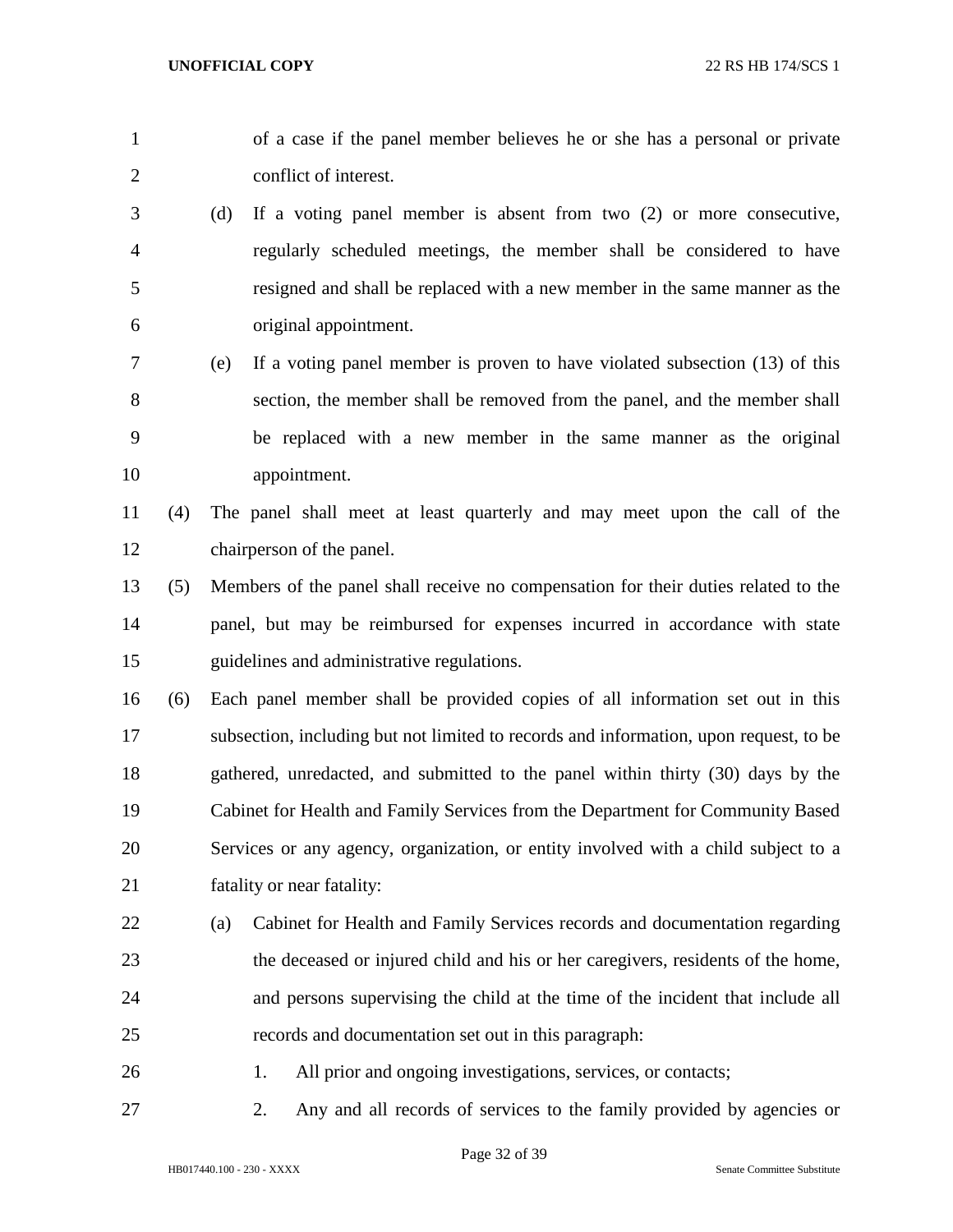| $\mathbf{1}$   |     | individuals contracted by the Cabinet for Health and Family Services;            |
|----------------|-----|----------------------------------------------------------------------------------|
| $\overline{2}$ |     | and                                                                              |
| 3              |     | 3.<br>All documentation of actions taken as a result of child fatality internal  |
| $\overline{4}$ |     | reviews conducted pursuant to KRS 620.050(12)(b);                                |
| 5              | (b) | Licensing reports from the Cabinet for Health and Family Services, Office of     |
| 6              |     | Inspector General, if an incident occurred in a licensed facility;               |
| 7              | (c) | All available records regarding protective services provided out of state;       |
| 8              | (d) | All records of services provided by the Department for Juvenile Justice          |
| 9              |     | regarding the deceased or injured child and his or her caregivers, residents of  |
| 10             |     | the home, and persons involved with the child at the time of the incident;       |
| 11             | (e) | Autopsy reports;                                                                 |
| 12             | (f) | Emergency medical service, fire department, law enforcement, coroner, and        |
| 13             |     | other first responder reports, including but not limited to photos and           |
| 14             |     | interviews with family members and witnesses;                                    |
| 15             | (g) | Medical records regarding the deceased or injured child, including but not       |
| 16             |     | limited to all records and documentation set out in this paragraph:              |
| 17             |     | 1.<br>Primary care records, including progress notes; developmental              |
| 18             |     | milestones; growth charts that include head circumference; all laboratory        |
| 19             |     | and X-ray requests and results; and birth record that includes record of         |
| 20             |     | delivery type, complications, and initial physical exam of baby;                 |
| 21             |     | In-home provider care notes about observations of the family, bonding,<br>2.     |
| 22             |     | others in home, and concerns;                                                    |
| 23             |     | Hospitalization and emergency department records;<br>3.                          |
| 24             |     | Dental records;<br>4.                                                            |
| 25             |     | Specialist records; and<br>5.                                                    |
| 26             |     | All photographs of injuries of the child that are available;<br>6.               |
| 27             | (h) | Educational records of the deceased or injured child, or other children residing |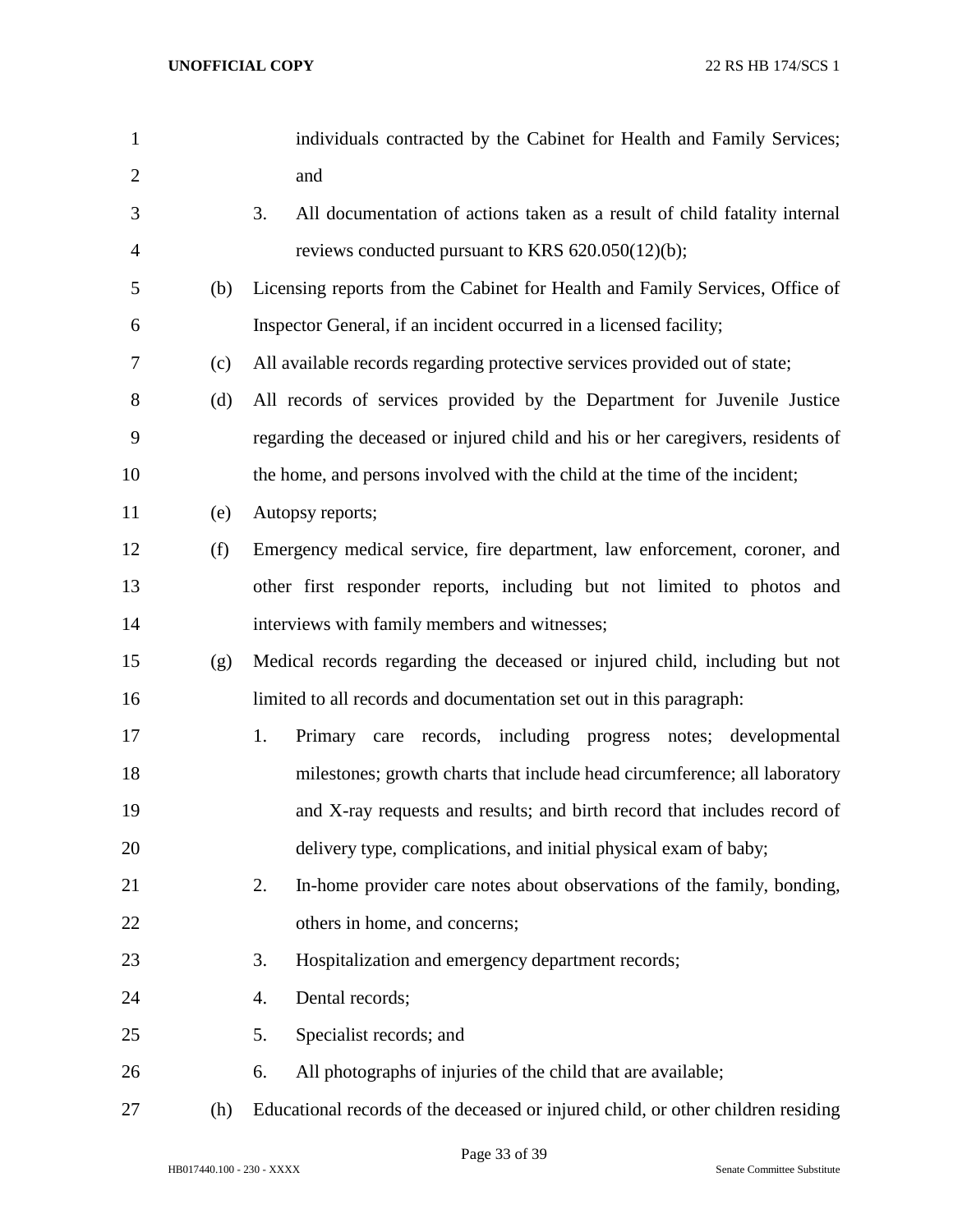| $\mathbf{1}$   |     | in the home where the incident occurred, including but not limited to the        |
|----------------|-----|----------------------------------------------------------------------------------|
| $\overline{2}$ |     | records and documents set out in this paragraph:                                 |
| 3              |     | Attendance records;<br>1.                                                        |
| 4              |     | Special education services;<br>2.                                                |
| 5              |     | School-based health records; and<br>3.                                           |
| 6              |     | Documentation of any interaction and services provided to the children<br>4.     |
| 7              |     | and family.                                                                      |
| 8              |     | The release of educational records shall be in compliance with the Family        |
| 9              |     | Educational Rights and Privacy Act, 20 U.S.C. sec. 1232g and its                 |
| 10             |     | implementing regulations;                                                        |
| 11             | (i) | Head Start records or records from any other child care or early child care      |
| 12             |     | provider;                                                                        |
| 13             | (j) | Records of any Family, Circuit, or District Court involvement with the           |
| 14             |     | deceased or injured child and his or her caregivers, residents of the home and   |
| 15             |     | persons involved with the child at the time of the incident that include but are |
| 16             |     | not limited to the juvenile and family court records and orders set out in this  |
| 17             |     | paragraph, pursuant to KRS Chapters 199, 403, 405, 406, and 600 to 645:          |
| 18             |     | Petitions;<br>1.                                                                 |
| 19             |     | 2.<br>Court reports by the Department for Community Based Services,              |
| 20             |     | guardian ad litem, court-appointed special advocate, and the Citizen             |
| 21             |     | Foster Care Review Board;                                                        |
| 22             |     | 3.<br>All orders of the court, including temporary, dispositional,<br><b>or</b>  |
| 23             |     | adjudicatory; and                                                                |
| 24             |     | Documentation of annual or any other review by the court;<br>4.                  |
| 25             | (k) | Home visit records from the Department for Public Health or other services;      |
| 26             | (1) | All information on prior allegations of abuse or neglect and deaths of children  |
| 27             |     | of adults residing in the household;                                             |

Page 34 of 39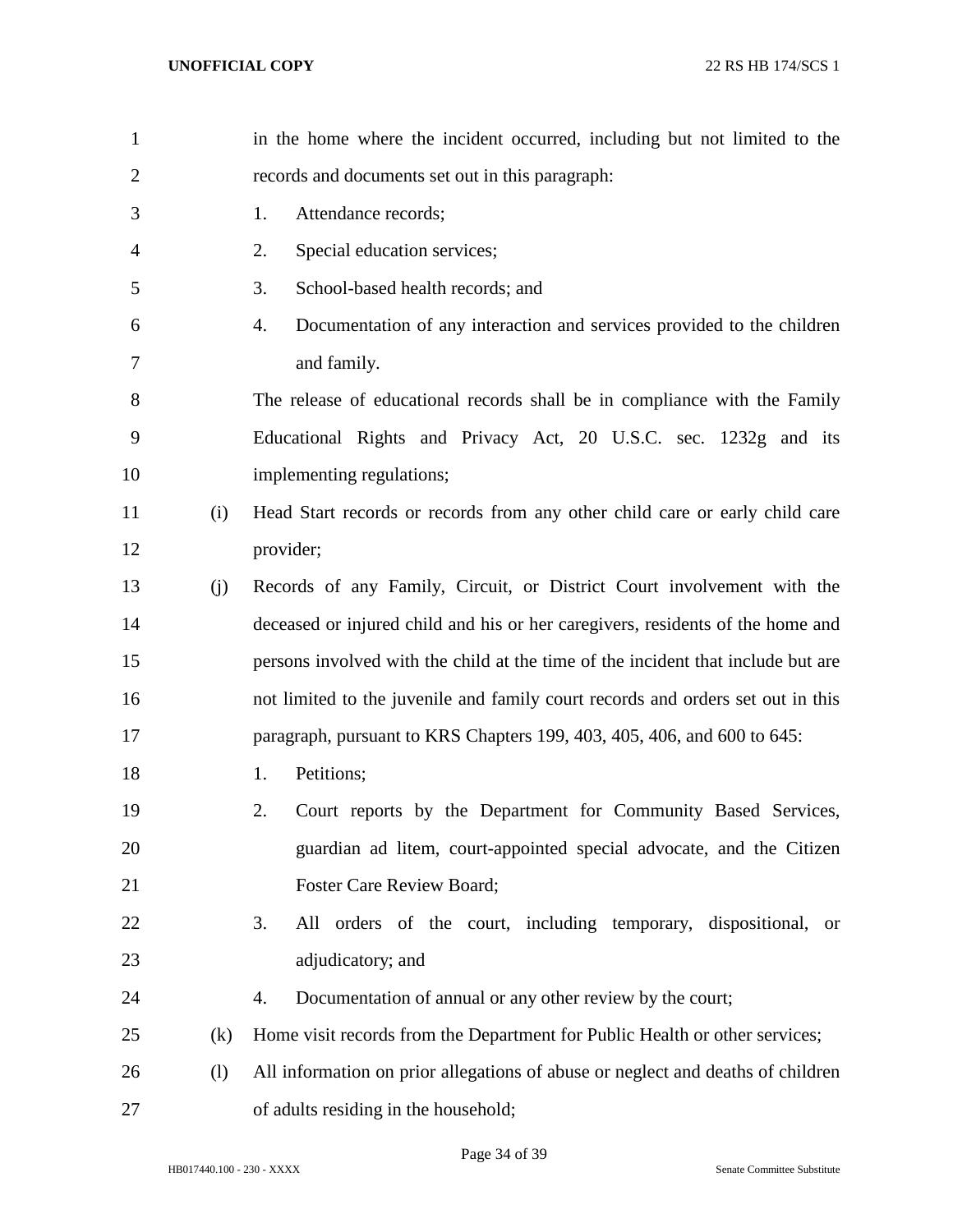(m) All law enforcement records and documentation regarding the deceased or injured child and his or her caregivers, residents of the home, and persons involved with the child at the time of the incident; and

 (n) Mental health records regarding the deceased or injured child and his or her caregivers, residents of the home, and persons involved with the child at the time of the incident.

 (7) The panel may seek the advice of experts, such as persons specializing in the fields of psychiatric and forensic medicine, nursing, psychology, social work, education, law enforcement, family law, or other related fields, if the facts of a case warrant additional expertise.

 (8) The panel shall post updates after each meeting to the Web site of the Justice and Public Safety Cabinet regarding case reviews, findings, and recommendations.

- (9) The panel chairperson, or other requested persons, shall report a summary of the panel's discussions and proposed or actual recommendations to the Interim Joint Committee on Health and Welfare of the Kentucky General Assembly monthly or at the request of a committee co-chair. The goal of the committee shall be to ensure impartiality regarding the operations of the panel during its review process.
- (10) The panel shall publish an annual report by December 1 of each year consisting of case reviews, findings, and recommendations for system and process improvements to help prevent child fatalities and near fatalities that are due to abuse and neglect. The report shall be submitted to the Governor, the secretary of the Cabinet for Health and Family Services, the Chief Justice of the Supreme Court, the Attorney General, and the director of the Legislative Research Commission for distribution to 24 the <del>[Child Welfare Oversight and Advisory Committee established in KRS 6.943</del> 25 and the Hudiciary Committee.

 (11) Information and record copies that are confidential under state or federal law and are provided to the external child fatality and near fatality review panel by the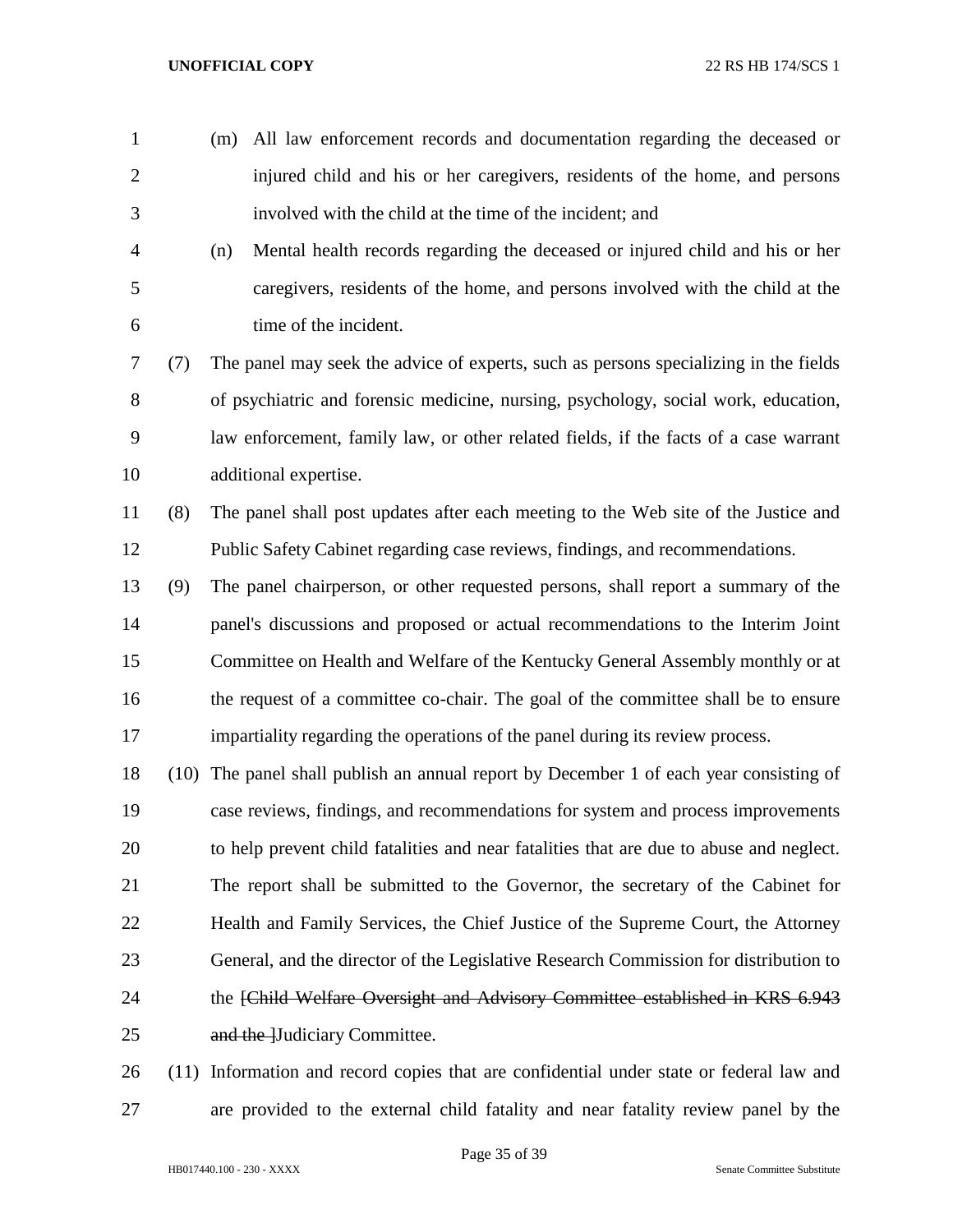Cabinet for Health and Family Services, the Department for Community Based Services, or any agency, organization, or entity for review shall not become the information and records of the panel and shall not lose their confidentiality by virtue of the panel's access to the information and records. The original information and records used to generate information and record copies provided to the panel in accordance with subsection (6) of this section shall be maintained by the appropriate agency in accordance with state and federal law and shall be subject to 8 the Kentucky Open Records Act, KRS 61.870 to 61.884. All open records requests shall be made to the appropriate agency, not to the external child fatality and near fatality review panel or any of the panel members. Information and record copies provided to the panel for review shall be exempt from the Kentucky Open Records Act, KRS 61.870 to 61.884. At the conclusion of the panel's examination, all copies of information and records provided to the panel involving an individual case shall be destroyed by the Justice and Public Safety Cabinet.

 (12) Notwithstanding any provision of law to the contrary, the portions of the external child fatality and near fatality review panel meetings during which an individual child fatality or near fatality case is reviewed or discussed by panel members may be a closed session and subject to the provisions of KRS 61.815(1) and shall only occur following the conclusion of an open session. At the conclusion of the closed session, the panel shall immediately convene an open session and give a summary of what occurred during the closed session.

 (13) Each member of the external child fatality and near fatality review panel, any person attending a closed panel session, and any person presenting information or records on an individual child fatality or near fatality shall not release information or records not available under the Kentucky Open Records Act, KRS 61.870 to 61.884 26 to the public.

(14) A member of the external child fatality and near fatality review panel shall not be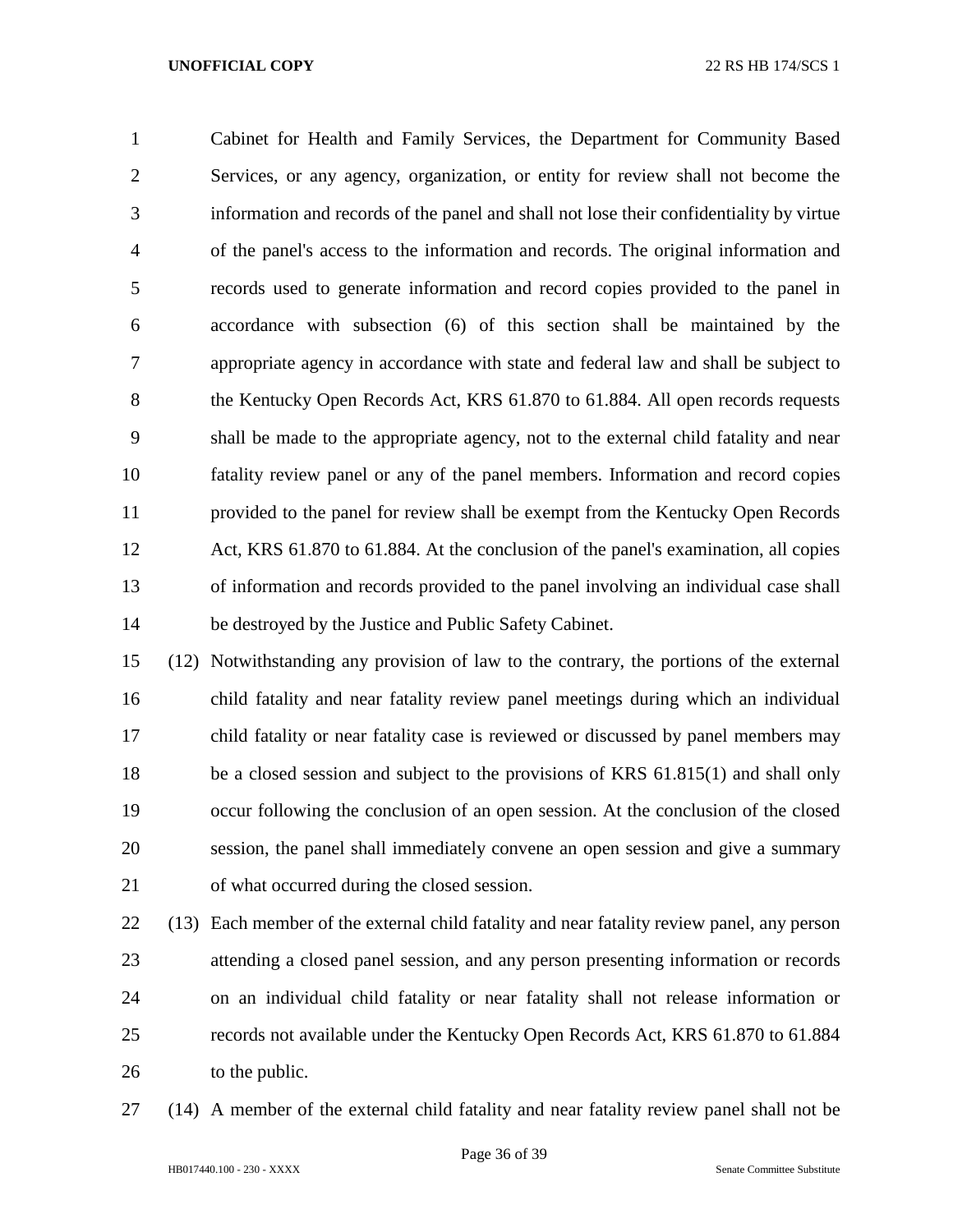prohibited from making a good faith report to any state or federal agency of any information or issue that the panel member believes should be reported or disclosed in an effort to facilitate effectiveness and transparency in Kentucky's child protective services. (15) A member of the external child fatality and near fatality review panel shall not be held liable for any civil damages or criminal penalties pursuant to KRS 620.990 as a result of any action taken or omitted in the performance of the member's duties 8 pursuant to this section and KRS 620.050, except for violations of subsection (11), (12), or (13) of this section. (16) Beginning in 2014 the Legislative Oversight and Investigations Committee of the Kentucky General Assembly shall conduct an annual evaluation of the external child fatality and near fatality review panel established pursuant to this section to monitor the operations, procedures, and recommendations of the panel and shall report its findings to the General Assembly. 15 Section 15. KRS 620.320 is amended to read as follows: The duties of the State Citizen Foster Care Review Board shall be to: (1) Establish, approve, and provide training programs for local citizen foster care review board members; (2) Review and coordinate the activities of local citizen foster care review boards; (3) Establish reporting procedures to be followed by the local citizen foster care review boards and publish an annual written report compiling data reported by local foster care review boards which shall include statistics relating, at a minimum, to the following: (a) Barriers to permanency identified in reviews; (b) The number of children moved more than three (3) times within a six (6) month period; (c) The average length of time in care;

Page 37 of 39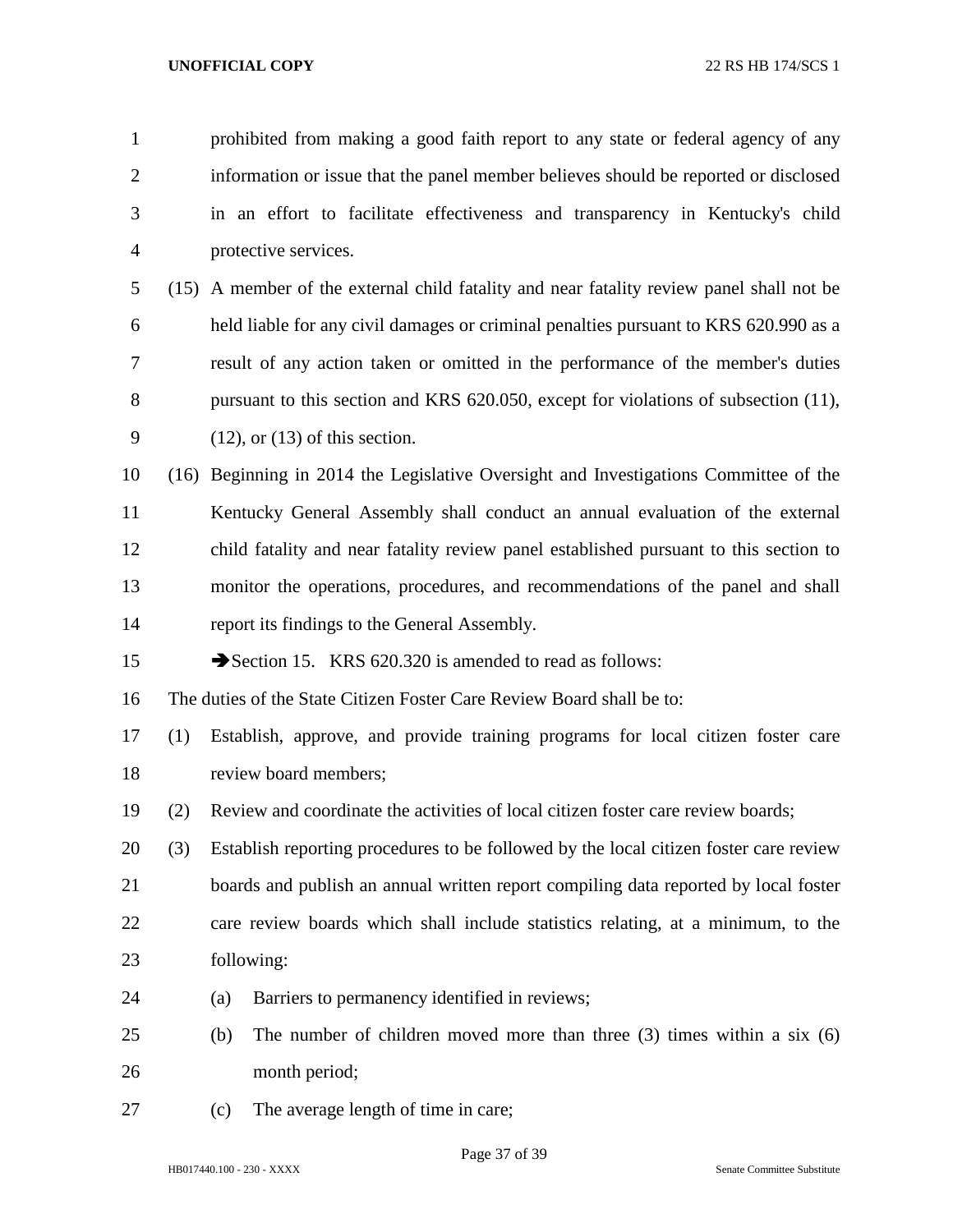| $\mathbf{1}$   |     | Local solutions reported to meet identified barriers; and<br>(d)                        |  |  |
|----------------|-----|-----------------------------------------------------------------------------------------|--|--|
| $\overline{c}$ |     | The total number and frequency of reviews;<br>(e)                                       |  |  |
| 3              | (4) | Publish an annual written report on the effectiveness of such local citizen foster care |  |  |
| $\overline{4}$ |     | review boards; and                                                                      |  |  |
| 5              | (5) | Evaluate and make annual recommendations to the Supreme Court, the Legislative          |  |  |
| 6              |     | <b>Research Commission, and the Governorf</b> , and the Child Welfare Oversight and     |  |  |
| 7              |     | Advisory Committee established in KRS 6.943] regarding:                                 |  |  |
| 8              |     | Laws of the Commonwealth;<br>(a)                                                        |  |  |
| 9              |     | Practices, policies, and procedures within the Commonwealth affecting<br>(b)            |  |  |
| 10             |     | permanence for children in out-of-home placement and the investigation of               |  |  |
| 11             |     | allegations of abuse and neglect;                                                       |  |  |
| 12             |     | The findings of the local citizen foster care review board community forums<br>(c)      |  |  |
| 13             |     | conducted pursuant to KRS 620.270; and                                                  |  |  |
| 14             |     | The effectiveness or lack thereof and reasons therefor of local citizen foster<br>(d)   |  |  |
| 15             |     | care review of children in the custody of the cabinet in bringing about                 |  |  |
| 16             |     | permanence for the Commonwealth's children.                                             |  |  |
| 17             |     | Section 16. KRS 620.345 is amended to read as follows:                                  |  |  |
| 18             | (1) | As used in this section, unless the context otherwise requires;                         |  |  |
| 19             |     | "Cabinet" means the Cabinet for Health and Family Services; and<br>(a)                  |  |  |
| 20             |     | "Secretary" means the secretary of the Cabinet for Health and Family<br>(b)             |  |  |
| 21             |     | Services.                                                                               |  |  |
| 22             | (2) | The secretary shall designate a study group to make recommendations regarding the       |  |  |
| 23             |     | feasibility and implementation of the privatization of all foster care services in the  |  |  |
| 24             |     | Commonwealth.                                                                           |  |  |
| 25             | (3) | The study group shall be composed of the following members:                             |  |  |
| 26             |     | The secretary;<br>(a)                                                                   |  |  |
| 27             |     | The commissioner for the Department for Community Based Services;<br>(b)                |  |  |

Page 38 of 39